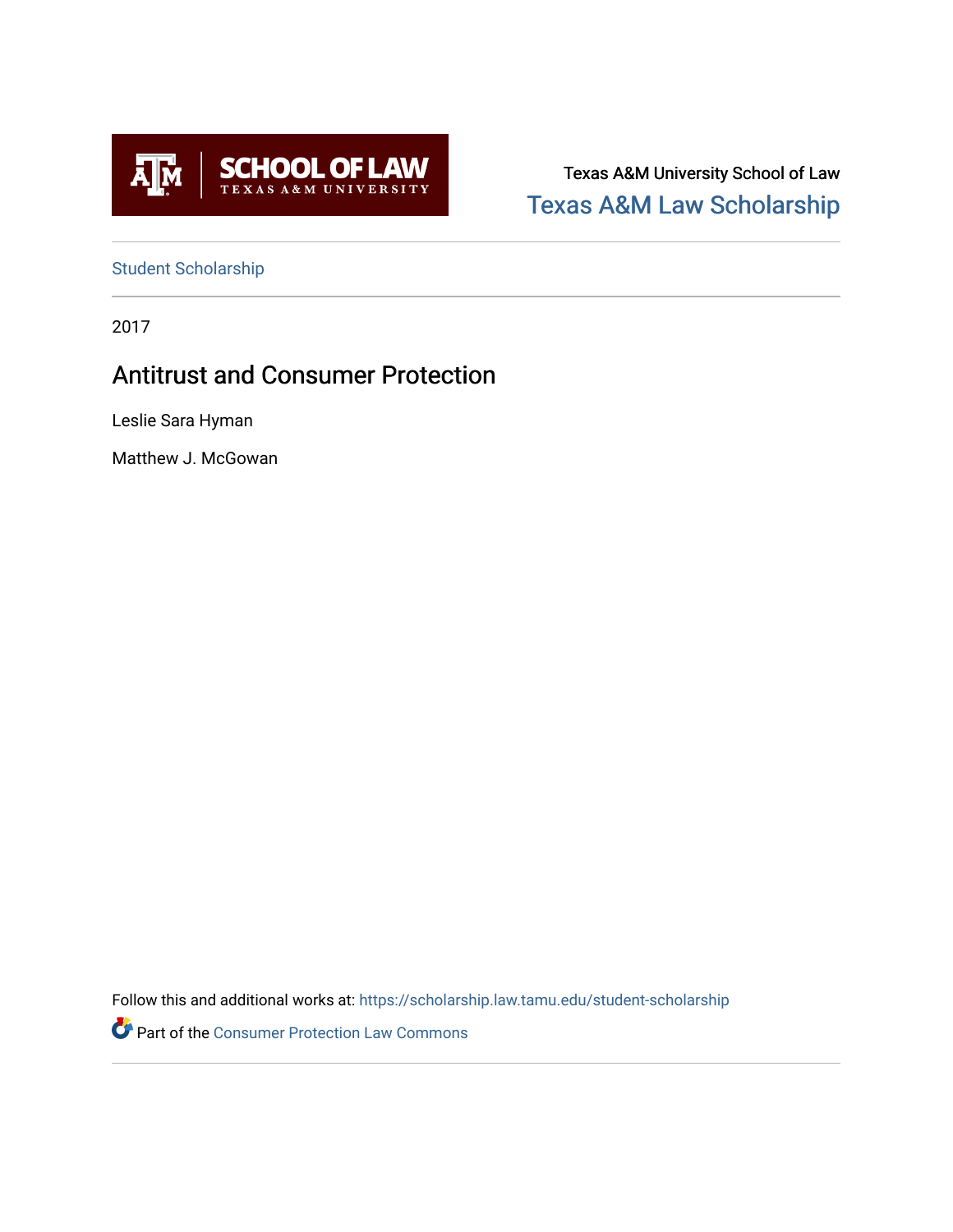# ANTITRUST AND CONSUMER PROTECTION

*Leslie Sara Hyman\* Matthew J. McGowan\*\**

#### TABLE OF CONTENTS

|     |                                               | 15  |
|-----|-----------------------------------------------|-----|
| Н.  |                                               | 16  |
|     | A. FEDERAL PLEADING STANDARDS                 | 16  |
|     | B. ATTEMPTED MONOPOLIZATION                   | 18  |
|     | C. TEXAS FREE ENTERPRISE AND ANTITRUST ACT    | 20  |
| HH. | DECEPTIVE TRADE PRACTICES — CONSUMER          |     |
|     |                                               | 22. |
|     | A. LEGISLATIVE CHANGES                        | 23  |
|     |                                               | 23  |
|     |                                               | 25  |
|     | 1. In re Primera Energy, LLC—Mineral Interest |     |
|     | Purchasers as Consumers                       | 26  |
|     | 2. Woods v. U.S. Bank, N.A.—LLCs as           |     |
|     |                                               | 27  |
|     | D. FEDERAL REGULATIONS AS DTPA TIE-INS        | 30  |
|     | E. CONSTRUCTIVE NOTICE & DISCOVERY RULE       | 31  |
|     | F. BANKRUPTCY DISCHARGEABILITY                | 31  |
|     |                                               | 32. |
|     |                                               |     |

# I. INTRODUCTION

Consumer welfare is the common concern of antitrust laws and the Texas Deceptive Trade Practices—Consumer Protection Act (DTPA).<sup>1</sup>

- (1) the use or employment by any person of a false, misleading, or deceptive act or practice that is:
	- (A) specifically enumerated in a subdivision of Subsection (b) of Section 17.46 of this subchapter; and
	- (B) relied on by a consumer to the consumer's detriment;
- (2) breach of an express or implied warranty;
- (3) any unconscionable action or course of action by any person; or
- (4) the use or employment by any person of an act or practice in violation of Chapter 541, Insurance Code.

<sup>\*</sup> B.A., Brandeis University; J.D., UC Hastings College of the Law; Partner, Pulman, Cappuccio, Pullen & Benson LLP, San Antonio, Texas.

<sup>\*\*</sup> B.A., Texas Tech University; J.D., Texas A&M University School of Law; Associate, Pulman, Cappuccio, Pullen & Benson LLP, San Antonio, Texas.

<sup>1.</sup> TEX. BUS. & COM. CODE ANN. §§ 17.41–17.63 (West 2011 & Supp. 2016). Section 17.50 of the DTPA provides:

<sup>(</sup>a) A consumer may maintain an action where any of the following constitute a producing cause of economic damages or damages for mental anguish: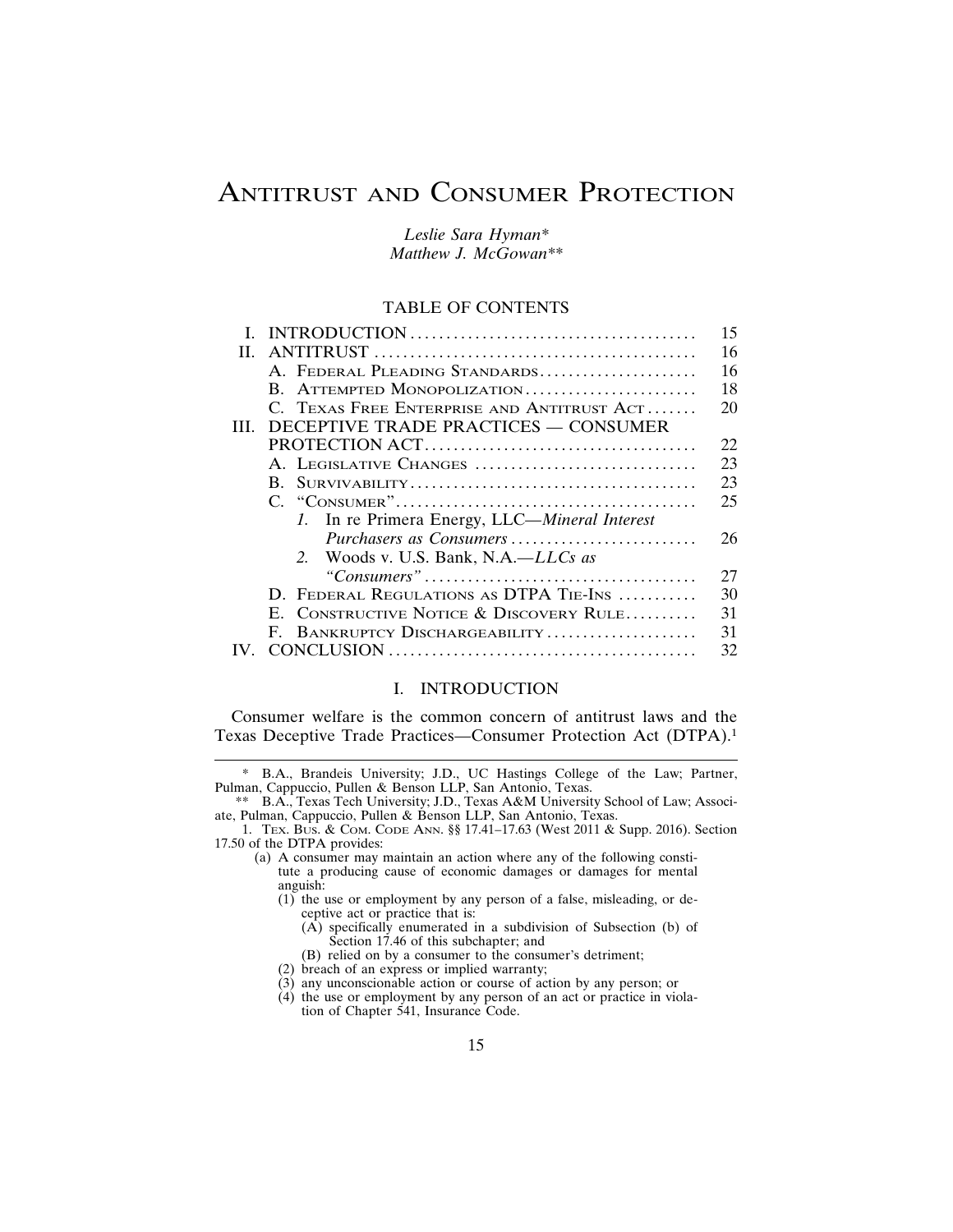best viewed as focusing on complementary aspects of consumer welfare. This article covers significant developments under the federal and Texas antitrust laws and the DTPA during the Survey period—December 1, 2015 through November 30, 2016.

#### II. ANTITRUST

#### A. FEDERAL PLEADING STANDARDS

Most of the reported antitrust cases from federal courts in Texas during the Survey period concern pleading standards. For example, in *Red Lion Medical Safety, Inc. v. General Electric Co.*, 3 the plaintiffs alleged claims for violations of Sections 1 and 2 of the Sherman Act and Section 7 of the Clayton Act arising from the servicing of General Electric (GE) anesthesia gas machines. According to the plaintiffs, who service the machines in competition with GE, GE entered into an exclusive distributorship agreement for replacement parts with Alpha Source in early 2011, which required the plaintiffs to purchase replacement parts from Alpha Source. The plaintiffs further alleged that Alpha Source's mark-up was 18–20% and that Alpha Source engaged in anticompetitive behavior by failing to stock some parts, delaying shipment of parts, and charging a premium when parts had to be expedited. These problems are not faced by GE when it services the machines itself. The plaintiffs alleged that they were no longer able to compete with GE, which harmed the end users.<sup>4</sup>

Alpha Source and GE both filed motions to dismiss. As to Alpha Source's motion, the U.S. District Court for the Eastern District of Texas held that the plaintiffs' claims were "appropriately characterized as a 'business dispute,' such as a breach of contract" and that plaintiffs' allegations did not "present a plausible claim" of an antitrust violation.5 Regarding GE's motion to dismiss, the district court held that the plaintiffs had alleged a sufficient product and geographic market at this motion to dismiss stage.6 The district court rejected GE's argument that the plaintiffs' Clayton Act claim was barred by the statute of limitations, holding that the question required further factual development.7 Finally, the district court rejected GE's claim that the plaintiffs had failed to adequately allege an agreement in restraint of trade and rejected as "unpersuasive" GE's "broad conclusions" that "an anti-trust violation cannot occur where one party can provide a better deal to customers, where one com-

<sup>2.</sup> BUS. & COM. § 17.44(a); Reiter v. Sonotone Corp., 442 U.S. 330, 343 (1979); Roy B. Taylor Sales, Inc. v. Hollymatic Corp., 28 F.3d 1379, 1382 (5th Cir. 1994).

<sup>3.</sup> No. 2:15-CV-308, 2016 WL 3770958 (E.D. Tex. Mar. 31, 2016).

<sup>4.</sup> *Id.* at \*1.

<sup>5.</sup> *Id.* at \*3.

<sup>6.</sup> *Id.* at \*4.

<sup>7.</sup> *Id.* at \*3.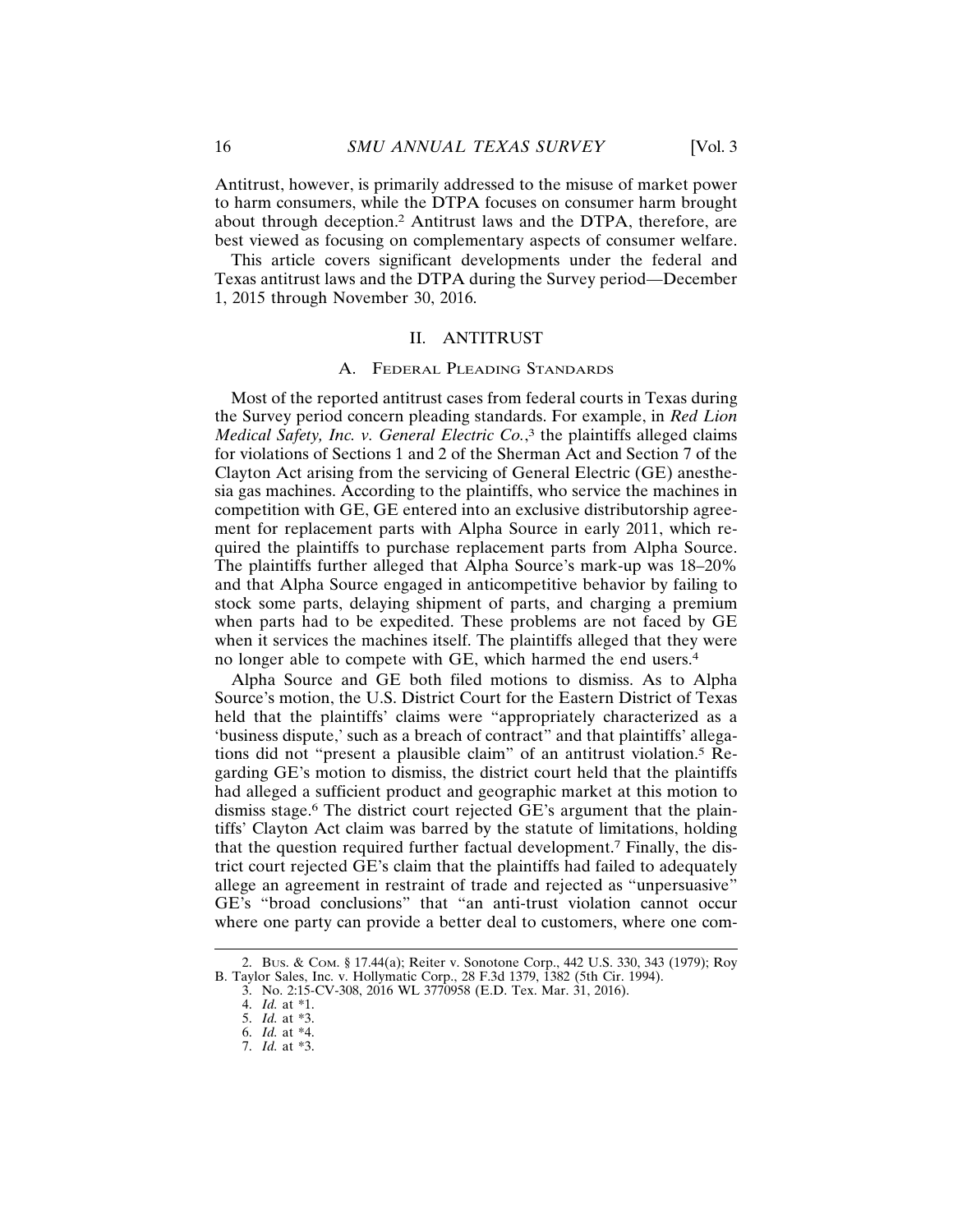pany refuses to help a competitor or where an exclusive distributorship is involved."8

The U.S. District Court for the Western District of Texas was also faced with challenges to the pleading of antitrust claims. *YETI Coolers, LLC v. RTIC Coolers, LLC*<sup>9</sup> involved litigation between rival cooler companies. YETI sued RTIC and its owners for patent infringement and RTIC counterclaimed that YETI was monopolizing or attempting to monopolize the market for "'high-end premium heavy-duty coolers' in the United States."10 YETI moved to dismiss, arguing that RTIC had failed to allege facts to support a relevant market or anticompetitive conduct. The district court held that RTIC had alleged sufficient facts "to define the relevant product market" and that its "plausible factual assertions, taken as true," support its claim that YETI has monopoly power in that market.<sup>11</sup> However, the district court concluded that RTIC had not sufficiently alleged anticompetitive conduct.12 RTIC alleged that YETI had engaged in meritless litigation and excluded "RTIC from access to Persico's Smart Mold electronic rotomolding technology."13 Regarding the litigation, the district court explained that litigation can only form the basis of an antitrust claim when it is objectively baseless, which means "no reasonable litigant could realistically expect success on the merits."14 While RTIC had alleged that YETI's patent was invalid and thus that its numerous patent lawsuits were objectively baseless, the district court explained that none of YETI's other claims had been determined so it could not say that YETI's claims were objectively baseless.<sup>15</sup> "Therefore, even accepting as true all of RTIC's factual allegations," the district court found that RTIC pleaded "insufficient facts to support the legal conclusion that YETI engages in 'sham' litigation to exclude competition."16 Turning to the allegation that YETI's exclusive arrangement with Persico constitutes exclusionary conduct, the district court explained that "an exclusive dealing contract does not violate the antitrust law 'unless the court believes it probable that performance of the contract will foreclose competition in a substantial share of the line of commerce affected.'"<sup>17</sup> Because RTIC had failed to allege facts demonstrating that its lack of access to Persico machines had prevented RTIC from being able to compete with YETI, the district court concluded that RTIC had failed to sufficiently plead an-

<sup>8.</sup> *Id.* at \*3–4.

<sup>9.</sup> No. 1:15-CV-00597-RP, 2016 WL 5956081 (W.D. Tex. Aug. 1, 2016).

<sup>10.</sup> *Id.* at \*1, \*3.

<sup>11.</sup> *Id.* at \*4.

<sup>12.</sup> *Id.* at \*4–5.

<sup>13.</sup> *Id.* at \*4.

<sup>14.</sup> *Id.* (quoting Prof'l Real Estate Inv'rs, Inc. v. Columbia Pictures Indus., 508 U.S. 49, 60 (1993)).

<sup>15.</sup> *Id.*

<sup>16.</sup> *Id.* It is unclear why the district court was able at the motion to dismiss stage to consider facts outside the pleadings, such as the status of YETI's other patent infringement claims.

<sup>17.</sup> *Id.* at \*5 (quoting Tampa Elec. Co. v. Nashville Coal Co., 365 U.S. 320, 327 (1961)).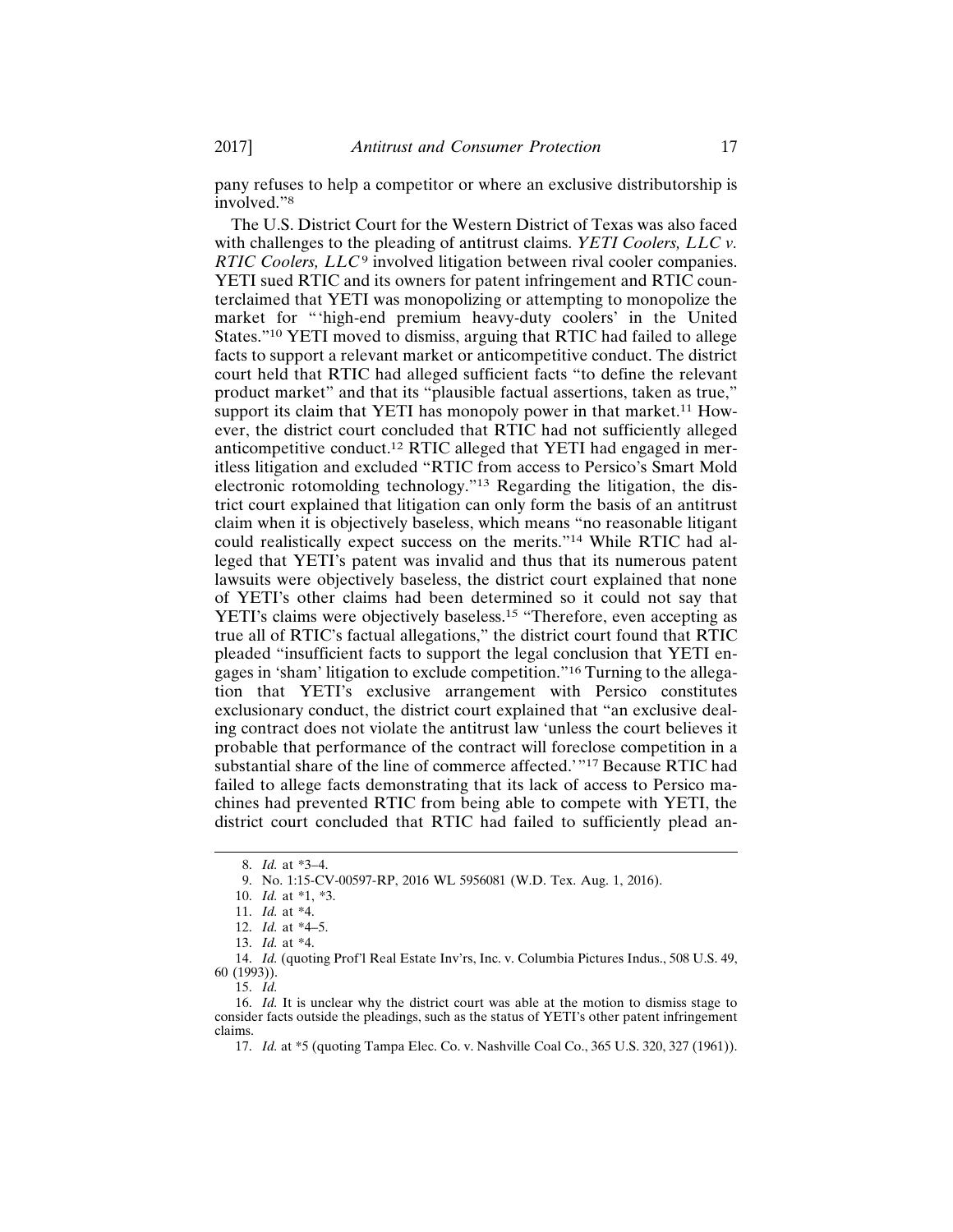*WickFire, LLC v. Trimax Media, Inc.*19 involved competitors in a specific search engine marketing arena that each claimed the other was competing unlawfully. WickFire filed a motion to dismiss TriMax's antitrust counterclaim for failure to state a claim and the U. S. District Court for the Western District of Texas granted the motion.20 The elements of an attempted monopolization claim are "(1) . . . predatory or anti-competitive conduct; (2) with the specific intent to monopolize; and (3) with a dangerous probability of attaining monopoly power," which itself concerns a "defendant's ability to lessen or destroy competition" in the relevant market.21 The district court held that while TriMax had defined the relevant product market, it failed to allege sufficient facts concerning the size of the market, WickFire's share of the market, the number of competitors in the market, or the strength of those competitors.22 The district court rejected TriMax's contention that WickFire's competitors "are too weak to constrain Wickfire's prices" as a "conclusory allegation" that was "insufficient to establish WickFire holds market power."23 In the absence of these facts, TriMax failed to sufficiently "allege that WickFire [had] a dangerous probability of attaining monopoly power," and thus the district court dismissed its antitrust claim.<sup>24</sup>

#### B. ATTEMPTED MONOPOLIZATION

In *Retractable Technologies, Inc. v. Becton Dickinson & Co.*, 25 the U.S. Court of Appeals for the Fifth Circuit considered a \$340 million jury verdict in a case between two manufacturers of syringes and IV catheters. The case had gone to trial on four antitrust liability theories, each applicable to three different products and two theories of damages: "anticompetitive contracting damages" and "deception damages."26 The jury rejected eleven of the antitrust claims but found the defendant liable for "attempted monopolization of safety syringes and awarded in excess of \$113 million in "deception damages," which the district judge trebled.<sup>27</sup>

On appeal, the Fifth Circuit concluded that the jury's findings did not support the verdict.<sup>28</sup> Because the jury had rejected the "anticompetitive" contracting" theory of recovery, the plaintiff could recover only if its attempted monopolization claim was supported by evidence of "deception."29 The plaintiff alleged three types of deception: patent

<sup>18.</sup> *Id.*

<sup>19.</sup> No. A-14-CA-34-SS, 2016 WL 4119917 (W.D. Tex. Mar. 25, 2016).

<sup>20.</sup> *Id.* at \*8.

<sup>21.</sup> *Id.* at \*6 (quoting Spectrum Sports, Inc. v. McQuillian, 506 U.S. 447, 456 (1993)).

<sup>22.</sup> *Id.* at \*7.

<sup>23.</sup> *Id.*

<sup>24.</sup> *Id.*

<sup>25. 842</sup> F.3d 883 (5th Cir. 2016), *cert. denied*, 137 S. Ct. 1349 (2017).

<sup>26.</sup> *Id.* at 890.

<sup>27.</sup> *Id.*

<sup>28.</sup> *Id.* at 891. 29. *Id.*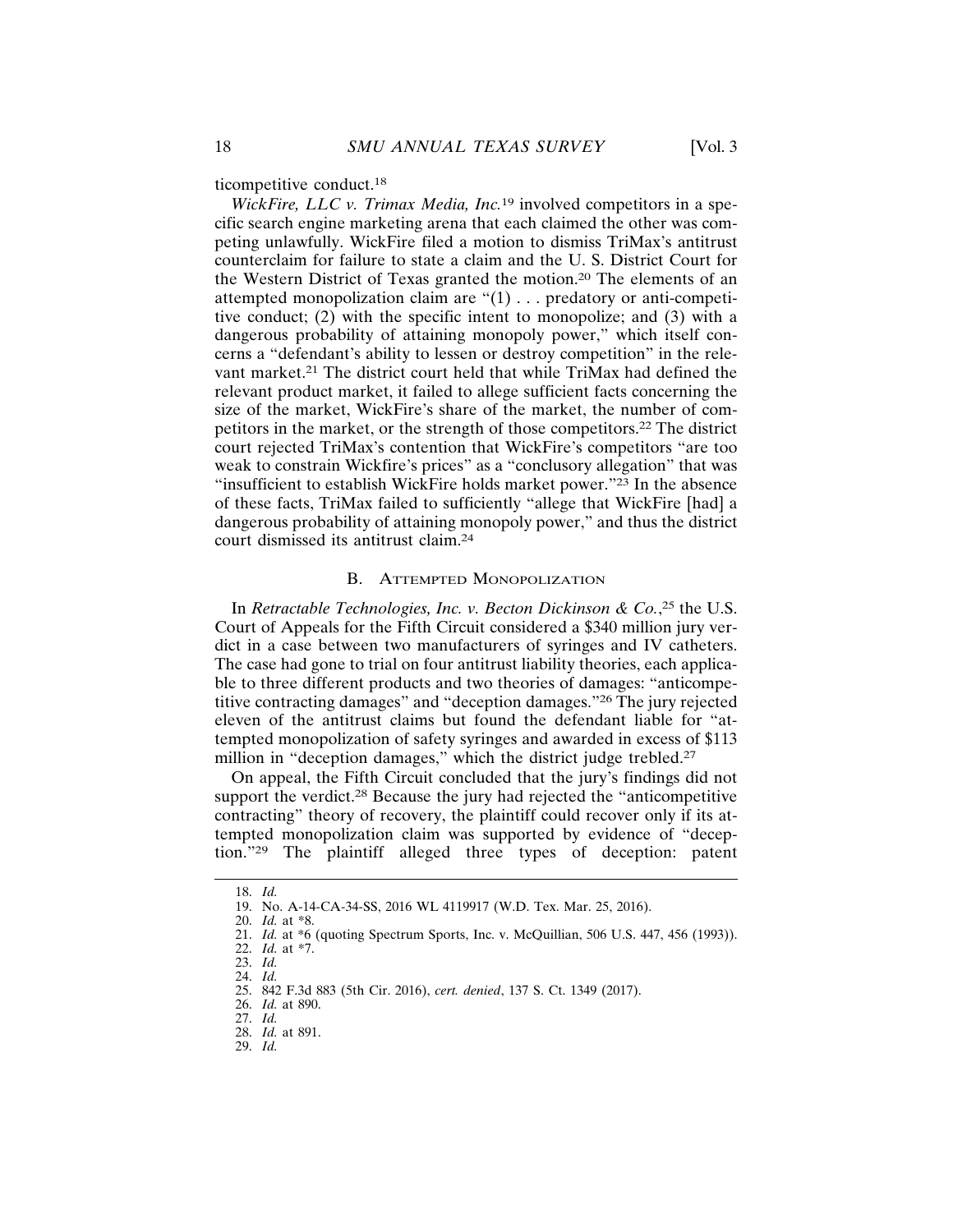infringement, persistent false advertising, and "tainting the market."<sup>30</sup> The Fifth Circuit explained that "[not] all 'unfair' conduct" by a rival is actionable as predatory or exclusionary conduct for antitrust purposes.<sup>31</sup> While the Fifth Circuit agreed with the plaintiff's contention that "unfair practices can be aggregated into legally predatory conduct," it stated that not since 1980, in *Associated Radio Service Co. v. Page Airways, Inc.*, 32 had the Fifth Circuit concluded that a series of business torts were "so egregious as to constitute actionable predatory or exclusionary conduct."<sup>33</sup>

Turning to the facts of the case, the Fifth Circuit reiterated its longstanding position that patent infringement cannot support an antitrust claim.34 Patent laws are designed to allow inventors the "exclusive right to exploit their discoveries," while antitrust law is intended to protect consumers and commerce.35 Contrary to harming commerce, patent infringement actually increases competition because the infringer "invades the patentee's monopoly rights, causing competing products to enter the market."36

Regarding the plaintiff's attempt to rest antitrust liability on its rival's false advertising "that [defendant's] needles are the 'world's sharpest' . . . and have 'low waste space,'" the Fifth Circuit explained that advertising "on the merits" is consistent with competition and that "arguments relating to the merits of a product do not raise antitrust concerns."<sup>37</sup> "[A]bsent a demonstration that a competitor's false advertisements had the potential to eliminate, or did in fact eliminate, competition, an antitrust lawsuit will not lie."38 The Fifth Circuit recognized that other circuits had flatly barred or "treated skeptically antitrust claims predicated on false advertising."39 Because the plaintiff remained a vigorous competitor and failed to adduce any evidence that the defendant's false advertising harmed competition, the Fifth Circuit held that the plaintiff could not premise its antitrust claim on false advertising.<sup>40</sup>

39. *Id.* at 894–96 (citing Mercatus Grp., LLC v. Lake Forest Hosp., 641 F.3d 834, 851 (7th Cir. 2011); W. Penn Allegheny Health Sys., Inc. v. UPMC, 627 F.3d 85, 109 n.14 (3d Cir. 2010); Covad Commc'ns Co. v. Bell Atl. Corp., 398 F.3d 666, 674–75 (D.C. Cir. 2005); Spanish Broad. Sys. of Fla., Inc. v. Clear Channel Comme'ns, Inc., 376 F.3d 1065, 1076 (11th Cir. 2004); Am. Council of Certified Podiatric Physicians & Surgeons v. Am. Bd. of Podiatric Surgery, Inc., 323 F.3d 366, 370 (6th Cir. 2003); Am. Prof'l Testing Serv., Inc. v. Harcourt Brace Jovanovich Legal & Prof'l Publ'ns, Inc., 108 F.3d 1147, 1152 (9th Cir. 1997); Nat'l Ass'n of Pharm. Mfrs. v. Ayerst Labs., 850 F.2d 904, 916 (2d Cir. 1988)).

40. *Id.* at 896–97.

<sup>30.</sup> *Id.* at 891.

<sup>31.</sup> *Id.* at 891–92.

<sup>32. 624</sup> F.2d 1342 (5th Cir. 1980).

<sup>33.</sup> *Retractable Techs., Inc.*, 842 F.3d at 892.

<sup>34.</sup> *Id.* at 892–93.

<sup>35.</sup> *Id.* at 893.

<sup>36.</sup> *Id.*

<sup>37.</sup> *Id.* at 893–94 (citing Stearns Airport Equip. Co. v. FMC Corp., 170 F.3d 518, 523–25 (5th Cir. 1999)).

<sup>38.</sup> *Id.* at 895.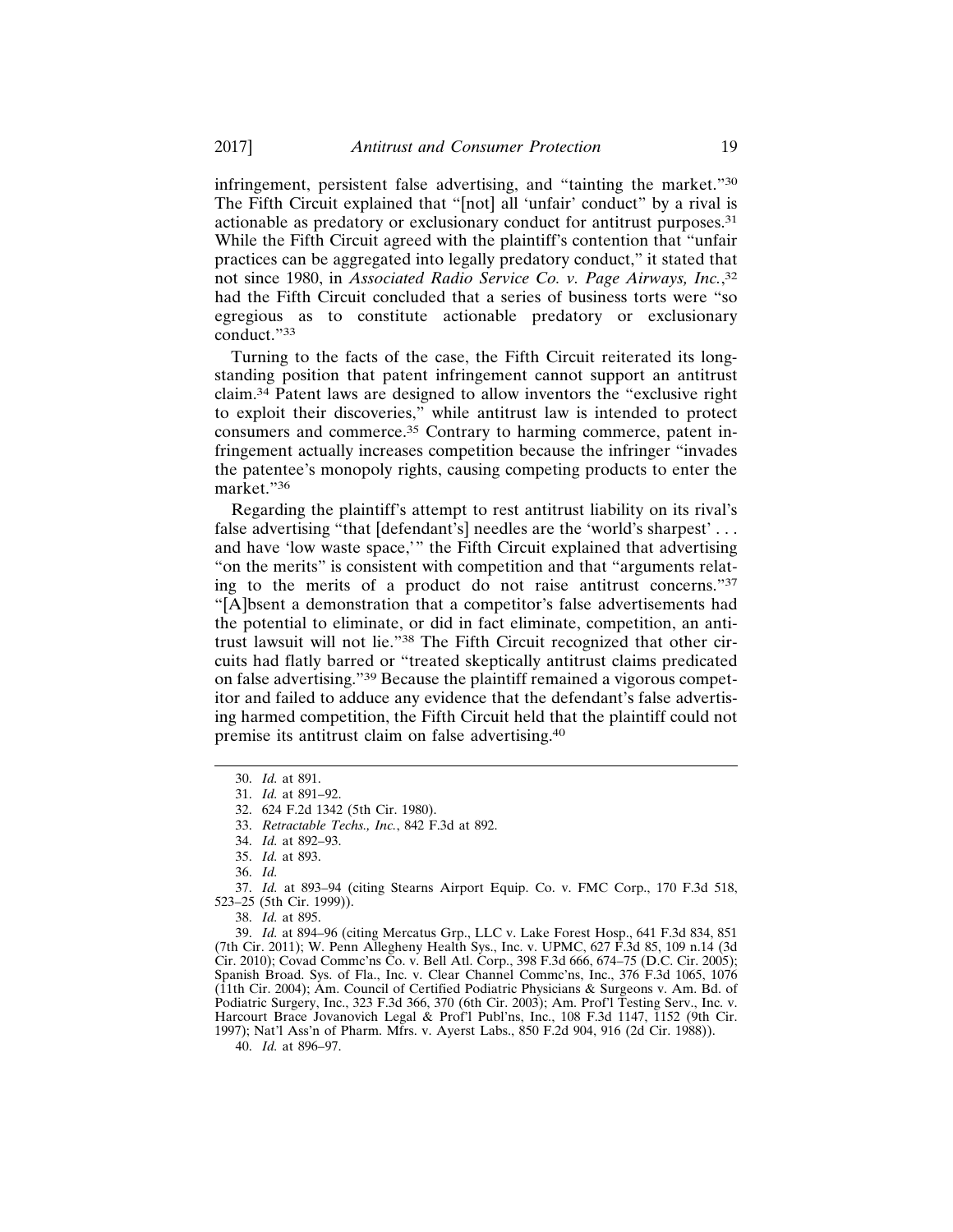The plaintiff's final theory was that the defendant had intentionally marketed flawed retractable syringes with the intent of convincing consumers that all retractable syringes were unreliable so that when the plaintiff's patent expired, the defendant could unveil a new product using the plaintiff's technology and corner the market. The Fifth Circuit held that there was some basis in the record that the defendant was marketing flawed products but no direct evidence that it did so in order to taint the market.<sup>41</sup> The plan to use a rival's technology to compete once its patent has expired "is precisely the type of activity to be expected from competitors when valuable patent rights expire" and thus "cannot constitute anticompetitive conduct."42 Nor did it make sense to the court that the defendant would intentionally harm the market for retractable syringes. Calling such a plan "unnecessary and counterproductive to the company's longer-term goal," the Fifth Circuit held that such a plan "utterly belies the taint theory."43 The Fifth Circuit thus concluded that the tainting theory could not support the jury's verdict.<sup>44</sup>

#### C. TEXAS FREE ENTERPRISE AND ANTITRUST ACT

In *Regal Entertainment Group v. iPic-Gold Class Entertainment, LLC*, 45 the First Houston Court of Appeals considered whether a temporary restraining order had properly been issued in an antitrust suit between movie theater chains. iPic operates a "boutique upscale movie theater" in Houston.46 According to iPic, a year before the location opened, "Regal informed six major film distributors that . . . [it] would be 'clearing' iPic Houston" for its Greenway location, which was nearest to iPic.47 In film parlance, "clearing" or "clearance" means that Regal would not license a film for the Greenway theater that would be simultaneously shown at iPic. Once it opened, iPic sued Regal alleging that Regal had violated the Texas Free Enterprise and Antitrust Act of 1983 (TFEAA) because Regal has sufficient market power to force film distributors to comply with clearance and that the clearance request harms both iPic and the "market for premium exhibition of first-run films" by limiting consumer choice in locations to view such films.<sup>48</sup>

iPic requested temporary and permanent injunctive relief prohibiting the defendants from clearing the iPic Houston theater. The trial court held a hearing on iPic's request for a temporary injunction at which evidence was taken that the clearance request was made, that three of the six distributors contacted responded by allocating their films between Regal and iPic, meaning that some films were offered only to Regal and others

<sup>41.</sup> *Id.* at 897–98.

<sup>42.</sup> *Id.* at 897.

<sup>43.</sup> *Id.* 898. 44. *Id.*

<sup>45. 507</sup> S.W.3d 337 (Tex. App.—Houston [1st Dist.] 2016, no pet.).

<sup>46.</sup> *Id.* at 342.

<sup>47.</sup> *Id.* at 343.

<sup>48.</sup> *Id.* at 342–43.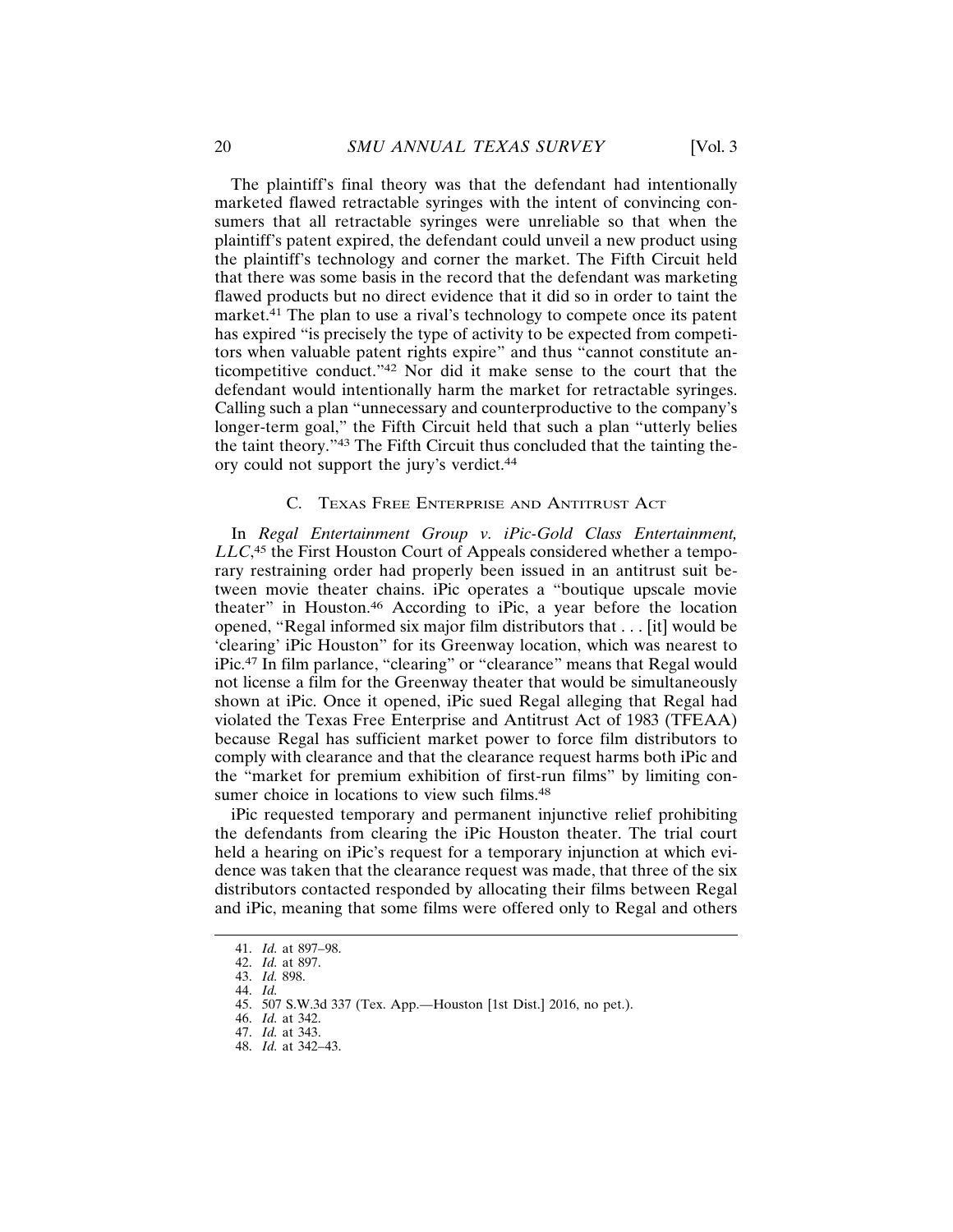only to iPic, and the other three ignored it and offered films to both theaters, but Regal refused to exhibit any films licensed to iPic. iPic's executive further testified that iPic's Houston location was unable to obtain licenses to some of the films it wanted, thereby preventing Houston customers from being able to "see certain films in a premium theater setting."49 iPic offered evidence that Regal's Greenway theater and iPic do not substantially compete because their average ticket prices are significantly different (\$9 for Greenway and \$21–\$28 for iPic) and because iPic attracts customers who do not patronize traditional megaplexes like the Greenway. Regal presented evidence that the clearance around iPic was consistent with Regal's nationwide policy and that clearance actually has "pro-competitive benefits" in that it "increase[s] film supply and ensure[s] that different films get played."<sup>50</sup> Regal also countered iPic's claim of damage with evidence that despite the clearance, iPic Houston was the chain's second-highest grossing theater and had obtained numerous box-office hits. The trial court issued a temporary injunction prohibiting Regal from "requesting exclusive film licenses . . . from any studio," and Regal appealed.<sup>51</sup>

The court of appeals affirmed entry of the temporary injunction.52 The court first considered the case law regarding film clearance requests. Regal argued that the trial court had erroneously granted injunctive relief on the sole ground that the Greenway and iPic Houston were not in substantial competition. The court of appeals rejected this argument, recognizing that "[w]hether theaters are in substantial competition turns on whether they sell a reasonably interchangeable product in the same geographic area."53 The court of appeals then considered whether iPic had demonstrated a probable right to recovery on its claim of an unlawful restraint of trade. The court of appeals rejected Regal's contention that its clearance request was unilateral, and thus could not constitute an agreement in restraint of trade.<sup>54</sup> Evidence that three of the film distributors allocated films between the competitors when doing so was not in their economic self-interest, and that Regal declined to show *Star Wars: The Force Awakens*, because it was playing at iPic Houston, was sufficient evidence to permit "a rational inference of conspiracy or coercion as opposed to permissible independent conduct."55 Regarding the product market, the court of appeals concluded that despite conflicting evidence, there was some evidence supporting the trial court's conclusion that Regal and iPic competed in the market for first-run film licenses in a three-mile radius around the two theaters and that Regal had market power sufficient to

- 54. *Id.* at 350.
- 55. *Id.*

<sup>49.</sup> *Id.* at 343.

<sup>50.</sup> *Id.* at 344.

<sup>51.</sup> *Id.* at 345.

<sup>52.</sup> *Id.* at 342.

<sup>53.</sup> *Id.* at 348–49 (collecting cases).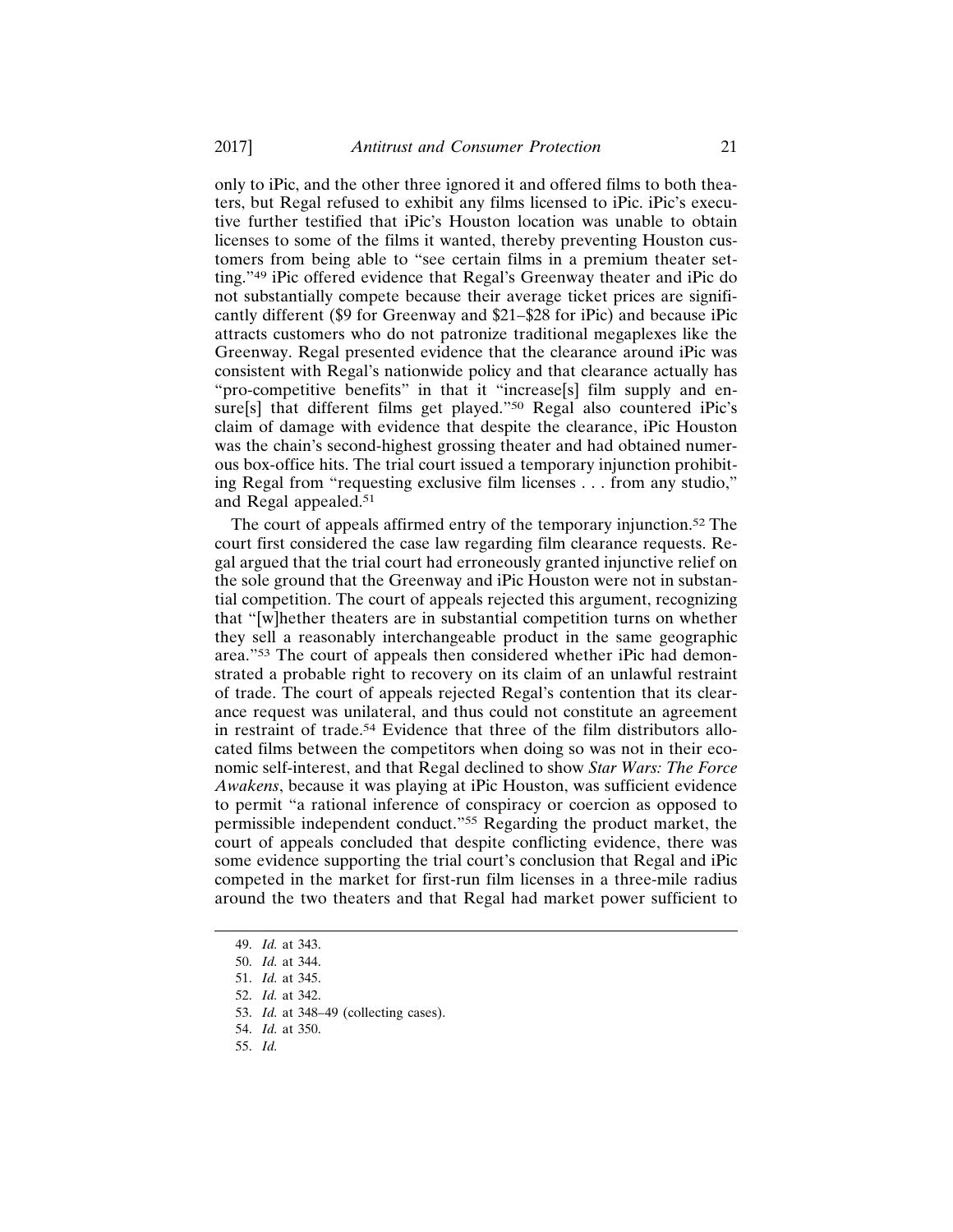harm competition in that market.<sup>56</sup> The court of appeals also identified some evidence to support the trial court's implied findings "that iPic Houston participates in the premium film exhibition market to the exclusion of the Greenway" and that "Regal's clearance request reduced the number of first-run films available to consumers in that market."<sup>57</sup>

In *Better Business Bureau of Metropolitan Houston, Inc. v. John Moore Services, Inc.*, 58 the First Houston Court of Appeals considered whether a home repair business had cited clear and specific evidence of its antitrust claims against the Houston Better Business Bureau (BBB) sufficient to withstand a challenge under the Texas Citizens' Participation Act (TCPA). Plaintiff business pleaded restraint of trade and attempted monopolization under TFEAA, alleging, among other things, that a competing business and the BBB had conspired to restrain trade in the home repair market by giving the plaintiff a bad rating and, ultimately, forcing the plaintiff out of the BBB. The court of appeals held that the plaintiff had failed to identify any evidence of an agreement to restrain trade in violation of TFEAA, evidence of any anticompetitive conduct by the BBB requiring other businesses to follow its recommendations, evidence of any injury or damage caused by its negative rating or lack of membership in the BBB, or evidence of an adverse effect on home services competition.59 Thus, dismissal of the business's restraint of trade claim under the TCPA was appropriate. The court of appeals held that the business's attempted monopolization claim was likewise insufficiently supported to survive the TCPA challenge because the business had proffered no evidence of the parameters of the relevant market, no evidence of the defendants' market share in that market, and no evidence of predatory conduct resulting in a "dangerous possibility of monopoly power."<sup>60</sup>

# III. DECEPTIVE TRADE PRACTICES – CONSUMER PROTECTION ACT

Noteworthy DTPA decisions during the Survey period considered whether DTPA claims survive a consumer who dies; whether purchasers of non-operator working interests fall within the statute's scope as "consumers"; whether a limited liability company qualifies as a "consumer" for DTPA purposes; whether alleged violations of Federal Trade Commission franchise rules constitute *per se* violations of the DTPA; whether constructive notice through real property records that is improper as a defense to a DTPA claim may still constitute notice for purposes of the discovery rule; and whether a DTPA judgment is dischargeable in bank-

<sup>56.</sup> *Id.* at 351–52.

<sup>57.</sup> *Id.* at 354.

<sup>58. 500</sup> S.W.3d 26 (Tex. App.—Houston [1st Dist.] 2016, no pet.).

<sup>59.</sup> *See id.* at 32 ("Concluding that we do, we examine whether the requirements for dismissal under the TCPA have been met in the second state court lawsuit. We conclude that they have.").

<sup>60.</sup> *Id.* at 47–49.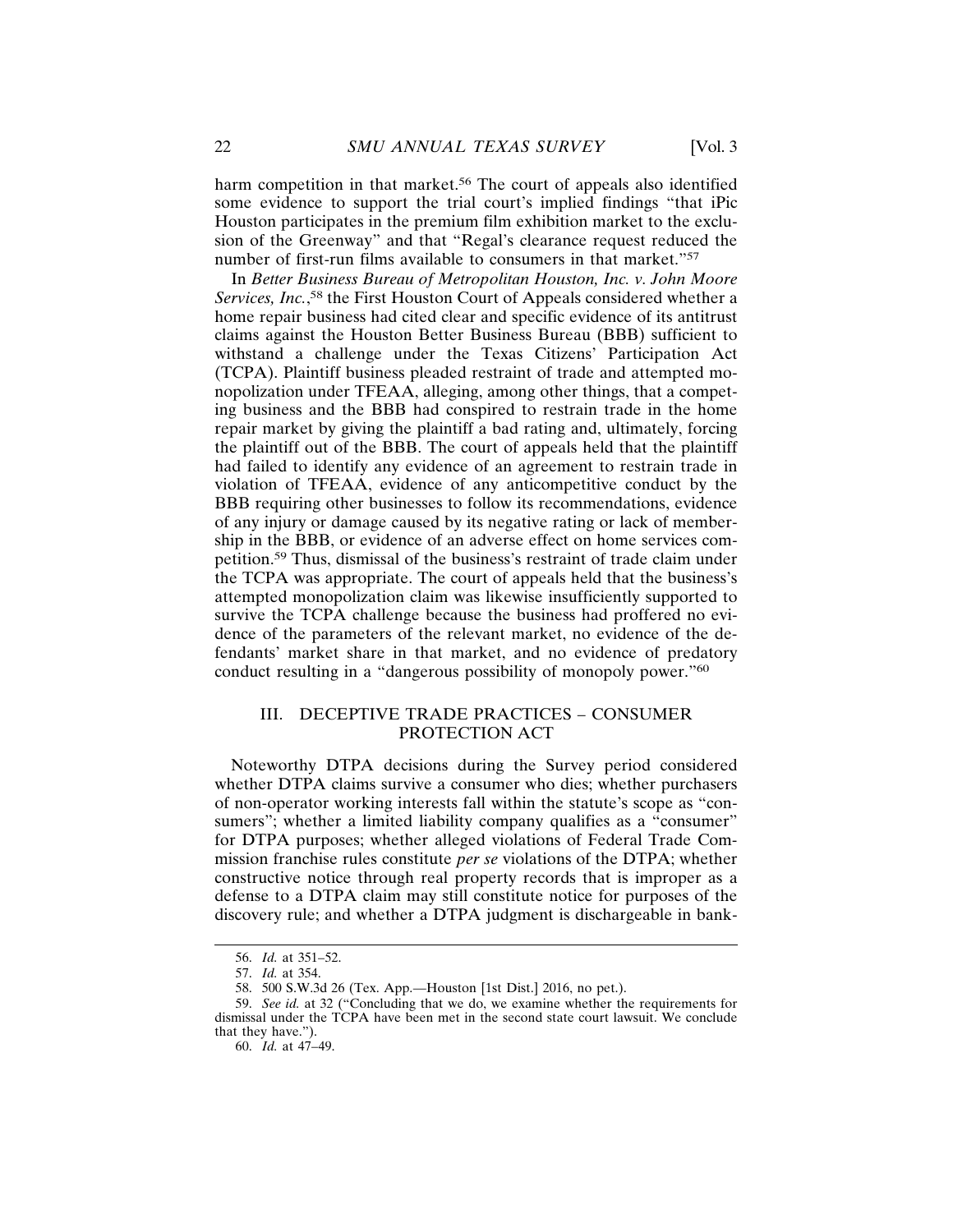ruptcy where the jury's findings are vague regarding the degree of intent to deceive.

#### A. LEGISLATIVE CHANGES

The Texas Legislature amended the DTPA in 2015 to prohibit an additional species of "deceptive practice" involving misleading consumers to believe that notaries may practice law.<sup>61</sup> Specifically, the Legislature declared it a deceptive practice to

us[e] the translation into a foreign language of a title or other word, including "attorney," "lawyer," "licensed," "notary," and "notary public," in any written or electronic material, including an advertisement, a business card, a letterhead, stationery, a website, or an online video, in reference to a person who is not an attorney in order to imply that the person is authorized to practice law in the United States.<sup>62</sup>

The inclusion of this new prohibition reflects a trend in which notaries public identify themselves as a "notario publico," which in Mexico and other Latin American countries means the person is an attorney, which is not necessarily the case in the United States.<sup>63</sup> The false cognate inherent to the literal translation of "notary" to "notario" has in some instances led unaware consumers to seek immigration and other legal advice from unqualified individuals.<sup>64</sup>

# B. SURVIVABILITY

At least one federal court case continued an apparent trend in the interpretation of Texas law and held that a deceased consumer's survivors may not bring a DTPA claim belonging to the late consumer. Although Texas intermediate courts sometimes differ on the issue<sup>65</sup> and the Texas Supreme Court has yet to weigh in,<sup>66</sup> federal cases at least indicate that

<sup>61.</sup> TEX. BUS. & COM. CODE § 17.46(b)(28). The new section took effect September 1, 2015. 62. *Id.*

<sup>63.</sup> *See* Rodriguez v. State, 336 S.W.3d 294, 299 (Tex. App.—San Antonio 2010, pet. ref'd) ("[I]n Mexico a 'notario publico' is a licensed attorney[.]"); *see also* S. Comm. on St. Aff., Bill Analysis, C.S.H.B. 2573, 85th Leg., R.S. (2015), http://www.legis.texas.gov/ tlodocs/84R/analysis/html/HB02573E.htm [https://perma.cc/AXY3-V6AE].

<sup>64.</sup> *Fight Notario Fraud*, ABA, http://www.americanbar.org/groups/public\_services/ immigration/projects\_initiatives/fightnotariofraud.html [https://perma.cc/M9EX-PH7U].

<sup>65.</sup> *Compare*, *e.g.*, Thomes v. Porter, 761 S.W.2d 592, 594 (Tex. App.—Fort Worth 1988, no writ) (finding that, pursuant to common law rules and "liberally construing the purpose of the DTPA," claims do survive a consumer), *and* Mahan Volkswagen, Inc. v. Hall, 648 S.W.2d 324, 333 (Tex. App.—Houston [1st Dist.] 1982, writ ref'd n.r.e.), *with* Lukasik v. San Antonio Blue Haven Pools, Inc., 21 S.W.3d 394, 402 (Tex. App.—San Antonio 2000, no pet.) (finding that DTPA claims do not survive, expressly rejecting *Thomes*).

<sup>66.</sup> Shell Oil Co. v. Chapman, 682 S.W.2d 257, 259 (Tex. 1984) ("We do not pass upon this point, and reserve to another day discussion of survival of DTPA damages."). The U.S. Court of Appeals for the Fifth Circuit later certified the question to the Texas Supreme Court, which declined to issue guidance. Wellborn v. Sears, Roebuck & Co.*,* 970 F.2d 1420, 1422 (5th Cir. 1992).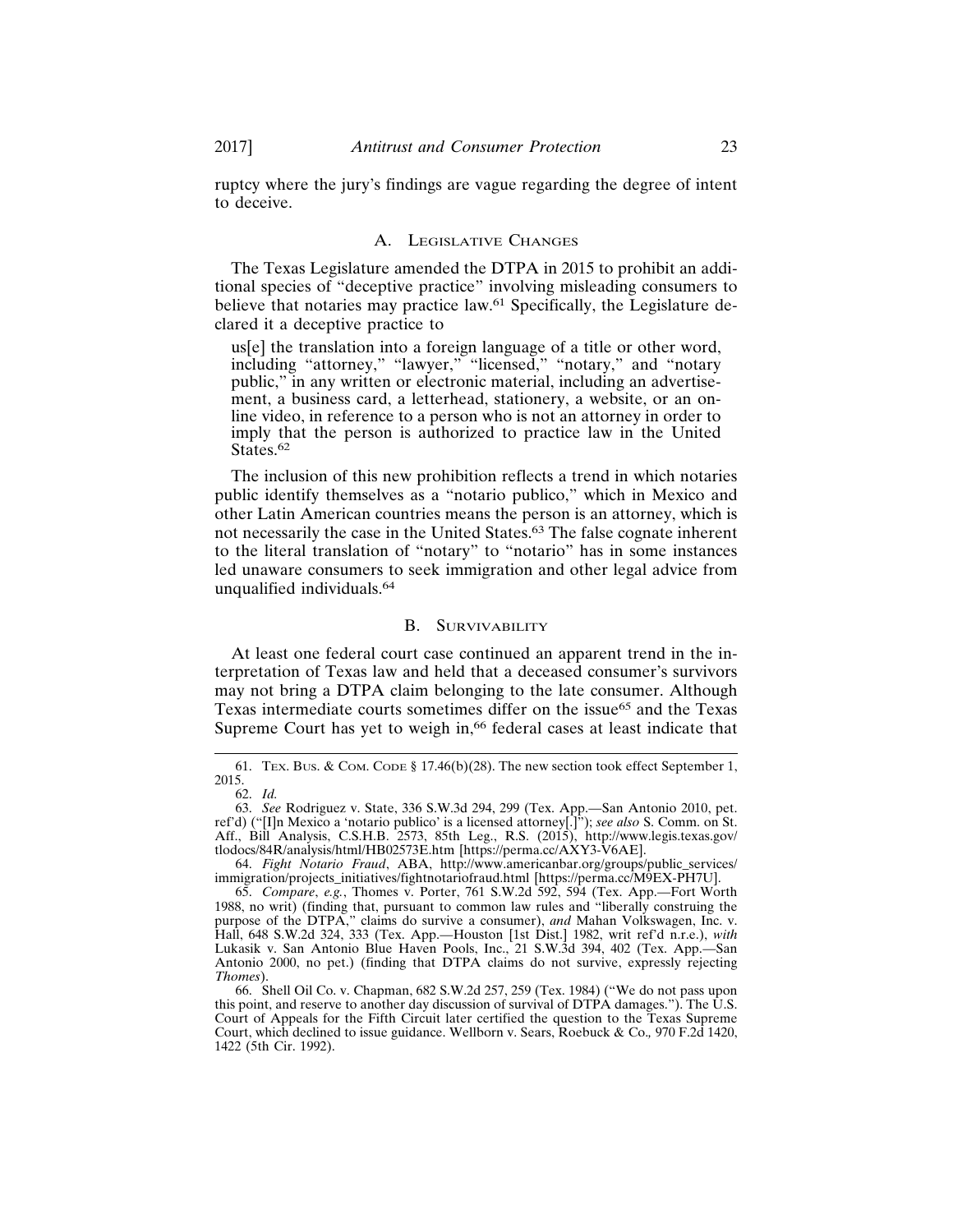In *Elmazouni v. Mylan, Inc.*, the U.S. District Court for the Northern District of Texas held that the heirs of deceased consumers may not bring DTPA claims because such claims "do not survive the death of the consumer."<sup>67</sup> The husband and children of Lisa Elmazouni (the survivors) brought a claim against pharmaceutical company Mylan following her death, which the survivors alleged was caused by a pain medication manufactured by Mylan.68 The survivors' claims included strict product liability and DTPA violations.69 Mylan moved for dismissal of the DTPA claims pursuant to Federal Rule of Civil Procedure 12(b)(6).70 The district court dismissed the DTPA claims<sup>71</sup> after noting that, although "there is no consensus on that issue among the intermediate state appellate courts," the district court had previously held that such claims do not survive and the district court would therefore reaffirm such an interpretation in the present case.<sup>72</sup>

Because the DTPA itself is silent on survivability, courts adjudicating that aspect of DTPA claims have turned to the common law for guidance. Decisions holding that DTPA claims do not survive the consumer's death have typically turned on the punitive and personal nature of the statutory scheme. As one oft-cited authority for the non-survivability of DTPA claims explains, "[a]t common law, actions affecting primarily property and property rights survived, whereas an action asserting a purely personal right terminated with the death of the aggrieved party."73 Thus, a DTPA claim, which the courts have deemed personal in nature, does not survive the consumer. This approach gained further support by the Texas Supreme Court's reasoning in *PPG Industries, Inc. v. JMB/Houston Centers Partners Ltd.*, where the supreme court held that DTPA claims are

73. First Nat'l Bank of Kerrville v. Hackworth, 673 S.W.2d 218, 220 (Tex. App.—San Antonio 1984, no writ) (citing Johnson v. Rolls, 79 S.W. 513, 514 (Tex. 1904)).

<sup>67.</sup> Elmazouni v. Mylan, Inc., No. 3:16-CV-00574-M, 2016 WL 7105021, at \*7 (N.D. Tex. Dec. 1, 2016).

<sup>68.</sup> *Id.* at \*1.

<sup>69.</sup> *Id.*

<sup>70.</sup> *Id.* at \*2.

<sup>71.</sup> The trial court first found that the plaintiffs had abandoned their DTPA claims and dismissed them on those grounds before going on to address survivability anyway. *Id.* at \*6–7.

<sup>72.</sup> *Id.* at \*7 (citing Boudreaux v. Corium Int'l, Inc., No. 3:12-cv-2644-M, 2013 WL 1890269, at \*3 (N.D. Tex. May 7, 2013) (Lynn, J.); Lofton v. McNeil Consumer & Specialty Pharm., 682 F. Supp. 2d 662, 680 (N.D. Tex. 2010) (Lindsay, J.); Launius v. Allstate Ins. Co., No. 3:06-CV-0579-B, 2007 WL 1135347, at \*6 (N.D. Tex. Apr. 17, 2007) (Boyle, J.). Other Texas federal cases finding that DTPA claims do not survive the consumer's death include *Malvino v. Delluniversita*, No. 2:12-CV-401, 2015 WL 2401507, at \*5 (S.D. Tex. May 20, 2015), and *McCoy v. Pfizer, Inc.*, No. 4:09-CV-496, 2010 WL 3365284, at \*5 (E.D. Tex. Aug. 3, 2010) ("The Court finds . . . that the DTPA claim does not survive the death of the consumer."), *rep. and recommendation adopted by* 2010 WL 3365110 (E.D. Tex. Aug. 25, 2010), *rev'd*, 840 F.3d 223 (5th Cir. 2016). In October 2016, the Fifth Circuit reviewed the *Malvino* court's holding on appeal but did not address the survivability of DTPA and instead focused its analysis on the survivability of claims under the Racketeer Influenced and Corrupt Organizations Act (RICO). Malvino v. Delluniversita, 840 F.3d 223, 226–27 (5th Cir. 2016) ("After a bench trial, the district court dismissed the Texas Deceptive Trade Practices Act claims on the ground that they did not survive Pereida's death.<sup>"</sup>).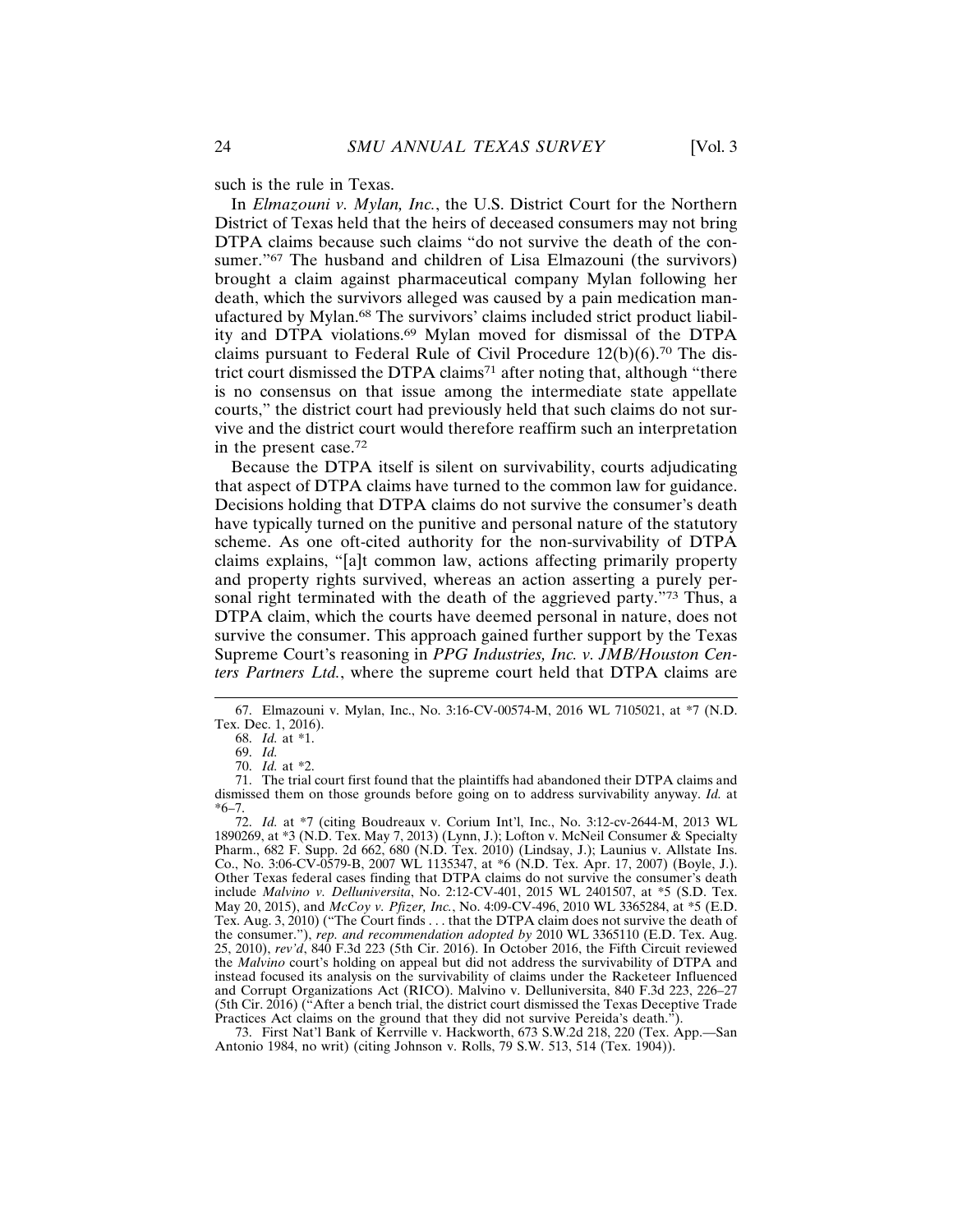not assignable as a result of their being personal and punitive in nature.<sup>74</sup> The U.S. District Court for the Northern District of Texas later extended this reasoning to survivability, holding that "[e]xtending the holding of *PPG Industries* to the survivor context is warranted by Texas law."<sup>75</sup>

In contrast, decisions holding that DTPA claims *do* survive the consumer have looked to the common law causes of action for fraud, breach of contract, and torts, of which the DTPA is an "amalgam."76 As the most frequently cited case in support of survivability noted, common law claims sounding in contract, tort, and property all survived the claimant, meaning that, "liberally construing the purpose of the DTPA, it is obvious that a cause of action under the DTPA *should survive* the death of the consumer."77

Regardless of the strength of each of these arguments, the more recent federal cases interpreting Texas law, including the most recent *Elmazouni* case, reflect a growing consensus that a DTPA claim does not survive the wronged consumer's death.

# C. "CONSUMER"

A claimant bringing a DTPA claim may prevail only if he or she establishes "consumer" status under the statute.78 The DTPA defines "consumer," in relevant part, as "an individual, partnership, corporation, this state, or a subdivision or agency of this state who seeks or acquires by purchase or lease, any goods or services."79 Two holdings issued during the Survey period addressed the applicability of this definition—and thus the applicability of the DTPA. The first involved a question of whether mineral interest holders may, in some circumstances, qualify as "consumers."80 The second involved the question of whether a limited liability company (LLC), which is not expressly enumerated in the statutory definition, may qualify as a "consumer" for DTPA purposes.<sup>81</sup> These cases are addressed in turn.

<sup>74.</sup> PPG Indus., Inc. v. JMB/Hous. Ctrs. Partners Ltd., 146 S.W.3d 79, 82, 89 (Tex. 2004) ("[T]he most important role of the DTPA is the remedies it *adds*, not the ones it *duplicates*. Economic damages and attorney's fees are certainly remedial, but they were recoverable in contract and warranty long before the DTPA was passed. The DTPA adds mental anguish and punitive damages—damages that could hardly be more personal.").

<sup>75.</sup> Launius v. Allstate Ins. Co., No. 3:06-CV-0579-B, 2007 WL 1135347, at \*5 (N.D. Tex. Apr. 17, 2007).

<sup>76.</sup> *See, e.g.*, Thomes v. Porter, 761 S.W.2d 592, 594 (Tex. App.—Fort Worth 1988, no writ).

<sup>77.</sup> *Id.*

<sup>78.</sup> *See* TEX. BUS. & COM. CODE ANN. § 17.44(a) (West 2011).

<sup>79.</sup> *Id.* § 17.45(4).

<sup>80.</sup> *In re* Primera Energy, LLC, 560 B.R. 448, 465 (Bankr. W.D. Tex. 2016).

<sup>81.</sup> Woods v. U.S. Bank, N.A., No. 4:15-CV-00536, 2016 WL 890676, at \*1–3 (E.D. Tex. Mar. 8, 2016).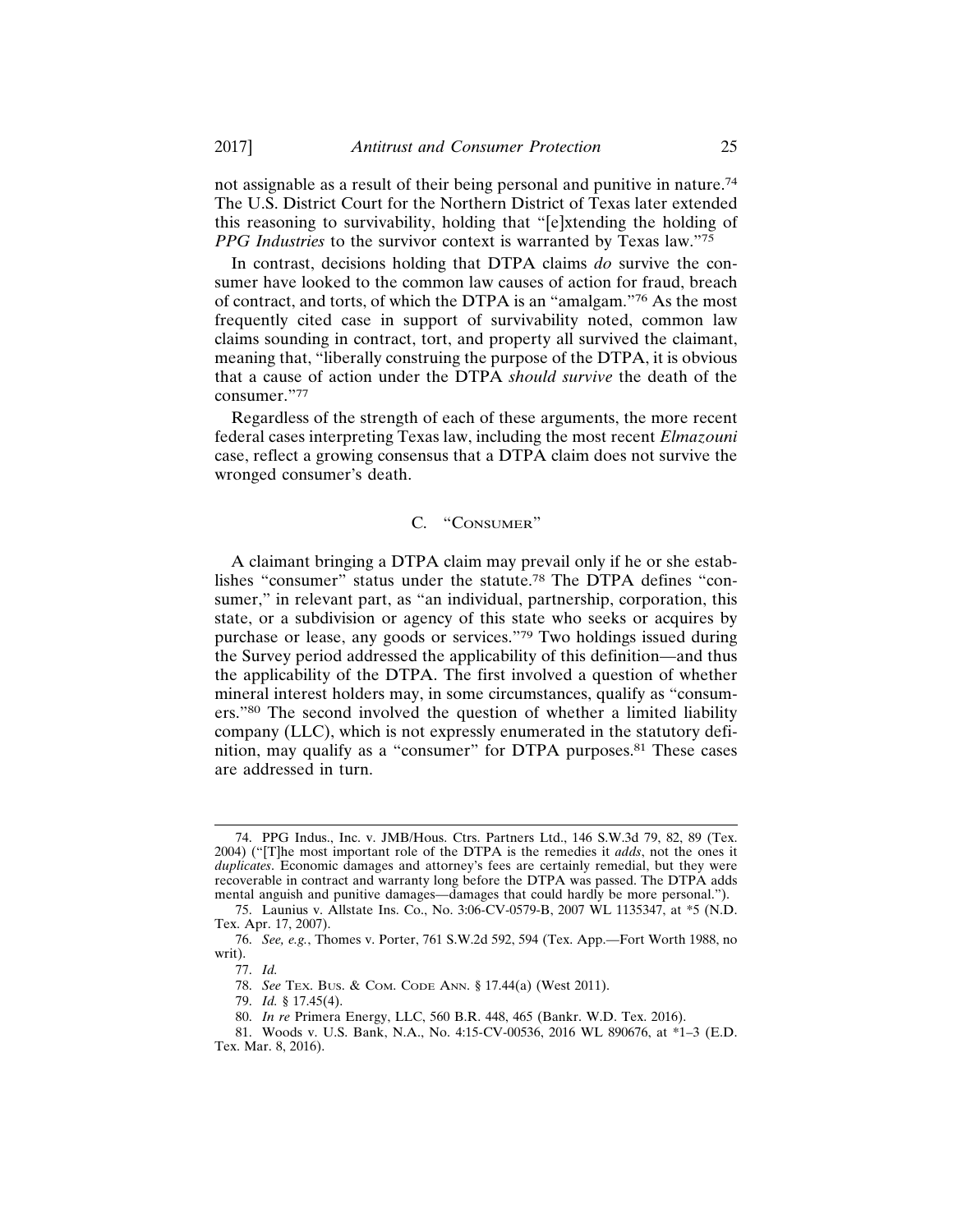#### *1.* In re Primera Energy, LLC*—Mineral Interest Purchasers as Consumers*

*In re Primera Energy, LLC* raised the question of whether, for purposes of dismissal under Federal Rule of Civil Procedure  $12(b)(6)$ ,  $82$  the DTPA applies to non-operator working mineral interest owners who purchased a financial stake in oil and gas drilling operations from defendants, the wells' actual operator.83 Distinguishing the instant case from two other cases holding to the contrary, the U.S. Bankruptcy Court for the Western District of Texas held that the plaintiff investors/mineral interest owners brought a colorable claim under the DTPA as consumers.<sup>84</sup>

The plaintiffs purchased investment stakes in various Texas oil and gas wells from Primera Energy, LLC (Primera), an entity that owned no equipment and outsourced all drilling activities using the investors' money.85 Investors, who were individuals and entities whom Primera solicited via telephone, each paid Primera approximately \$100,000 in three installments in exchange for a 1% working interest in a particular well, a hybrid property interest and financial product that Primera called a "unit."86 The investors' installments would flow into Primera's operating account for the respective wells, at which point a portion was siphoned off to Primera's general operating account for the payment of general expenses not associated with any one well and for the compensation of Primera's executives and vendors.87 The bankruptcy court briefly noted that some evidence suggested that some "investor monies were used to pay expenses for wells other than the well in which those monies were invested," meaning Primera may have intermingled its well-specific accounts.88 The bankruptcy court noted that "Primera's primary source of revenue is from investor contributions and it appears from the evidence presented at the hearing that only a small fraction of the revenue Primera received is from oil and gas production."89 Investors ultimately sued Primera and its executives in state court for a variety of causes of action, including DTPA claims, a lawsuit that was later removed to the bankruptcy court as an adversary proceeding after Primera filed for Chapter 11.90

89. *Id.* at \*3.

<sup>82.</sup> Rule 12(b)(6) is made applicable to bankruptcy adversary proceedings pursuant to Federal Rule of Bankruptcy Procedure 7012(b).

<sup>83.</sup> *In re Primera Energy, LLC*, 560 B.R. at 464–65.

<sup>84.</sup> *Id.* at 465.

<sup>85.</sup> *In re* Primera Energy, LLC (*Primera II*), No. 15-51396-CAG, 2015 WL 6556887, at \*2 (Bankr. W.D. Tex. Oct. 28, 2015). The bankruptcy court's holding on the motion to dismiss contains a sparse recantation of the facts. Therefore, certain facts are instead drawn from an earlier holding in the case where the court denied the plaintiffs' motion for preliminary and permanent injunctive relief.

<sup>86.</sup> *Id.*

<sup>87.</sup> *Id.*

<sup>88.</sup> *Id.*

<sup>90.</sup> *In re* Primera Energy, LLC, 560 B.R. 448, 454 (Bankr. W.D. Tex. 2016).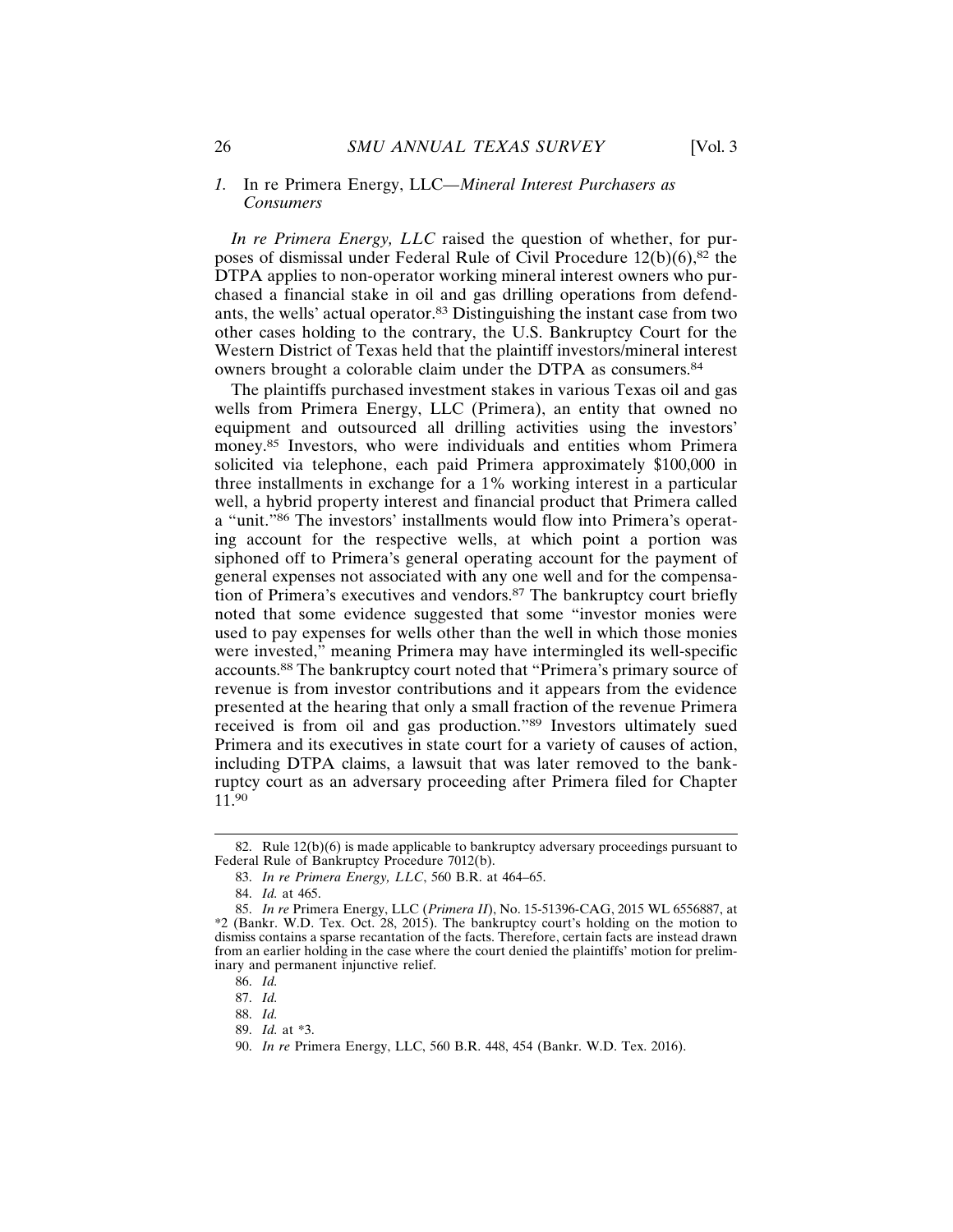In its dismissal pleadings, Primera argued, in relevant part, that the court should dismiss the DTPA claims because its "consumer" definition disqualified plaintiffs from recovery.91 Primera cited *C & C Partners v. Sun Exploration & Production Co.*92 and *Hamilton v. Texas Oil & Gas Corp.*, 93 two Texas intermediate appellate court decisions that held that non-operating mineral interest owners cannot bring claims as "consumers" under the DTPA.94 The bankruptcy court rejected Primera's argument and distinguished the two cases, reasoning that plaintiffs' pleadings, taken as true, alleged that Primera removed certain "joint venture" language in the written agreements and that the underlying agreements were generally unlike the standard joint-operating agreements before the two Texas appellate courts because plaintiffs alleged that Primera "offered and sold units of real property interests and services to Plaintiffs."95 The bankruptcy court further noted that Primera had in fact "offered and sold real property interests and services" to plaintiffs because, unlike in a joint venture arrangement, Primera and the executives were "not simply reimbursed for their costs incurred on behalf of all owners, and Defendants were not simply the 'front man' for the investors."<sup>96</sup>

The bankruptcy court's holding in *In re Primera Energy, LLC* illustrates the importance of a case-by-case, fact-by-fact analysis that must inform a determination of whether a plaintiff is a "consumer" under the DTPA.97

## *2.* Woods v. U.S. Bank, N.A.*—LLCs as "Consumers"*

In *Woods v. U.S. Bank, N.A.*, the U.S. District Court for the Eastern District of Texas held what might have previously been obvious—LLCs may qualify as "consumers" under the DTPA despite Section 17.45's failure to list them alongside "individual[s], partnership[s], [and] corporation[s]."98 The *Woods* decision, however, also might have left the door open to a future challenge to DTPA claims brought by LLCs because it noted in passing that the Texas legislature's failure to add LLCs to the DTPA's express language might give rise to a statutory ambiguity—which the *Woods* court arguably failed to address.<sup>99</sup>

*Woods* involved DTPA claims brought by an LLC and one of its members against U.S. Bank (USB) and several other entities and individuals

98. Woods v. U.S. Bank, N.A., No. 4:15-CV-00536, 2016 WL 890676, at \*1–2 (E.D. Tex. Mar. 8, 2016) (slip. op., not designated for publication) (discussing TEX. Bus. & COM. CODE ANN. § 17.45(4) (West 2011)).

99. *Id.* at \*2.

<sup>91.</sup> *Id.* at 464.

<sup>92. 783</sup> S.W.2d 707 (Tex. App.—Dallas 1989, writ denied).

<sup>93. 648</sup> S.W.2d 316 (Tex. App.—El Paso 1982, writ ref'd n.r.e.).

<sup>94.</sup> *In re Primera Energy, LLC*, 560 B.R. at 464–65 (discussing *C & C Partners*, 783 S.W.2d at 712–13; *Hamilton*, 648 S.W.2d at 322).

<sup>95.</sup> *Id.* at 465.

<sup>96.</sup> *Id.*

<sup>97.</sup> The ultimate determination, however, is one of law to be made by the trial court. *See* Burroughs v. APS Int'l, Ltd., 93 S.W.3d 155, 163 (Tex. App.—Houston [14th Dist.] 2002, pet. denied) ("Whether a plaintiff is a consumer is a question of law.").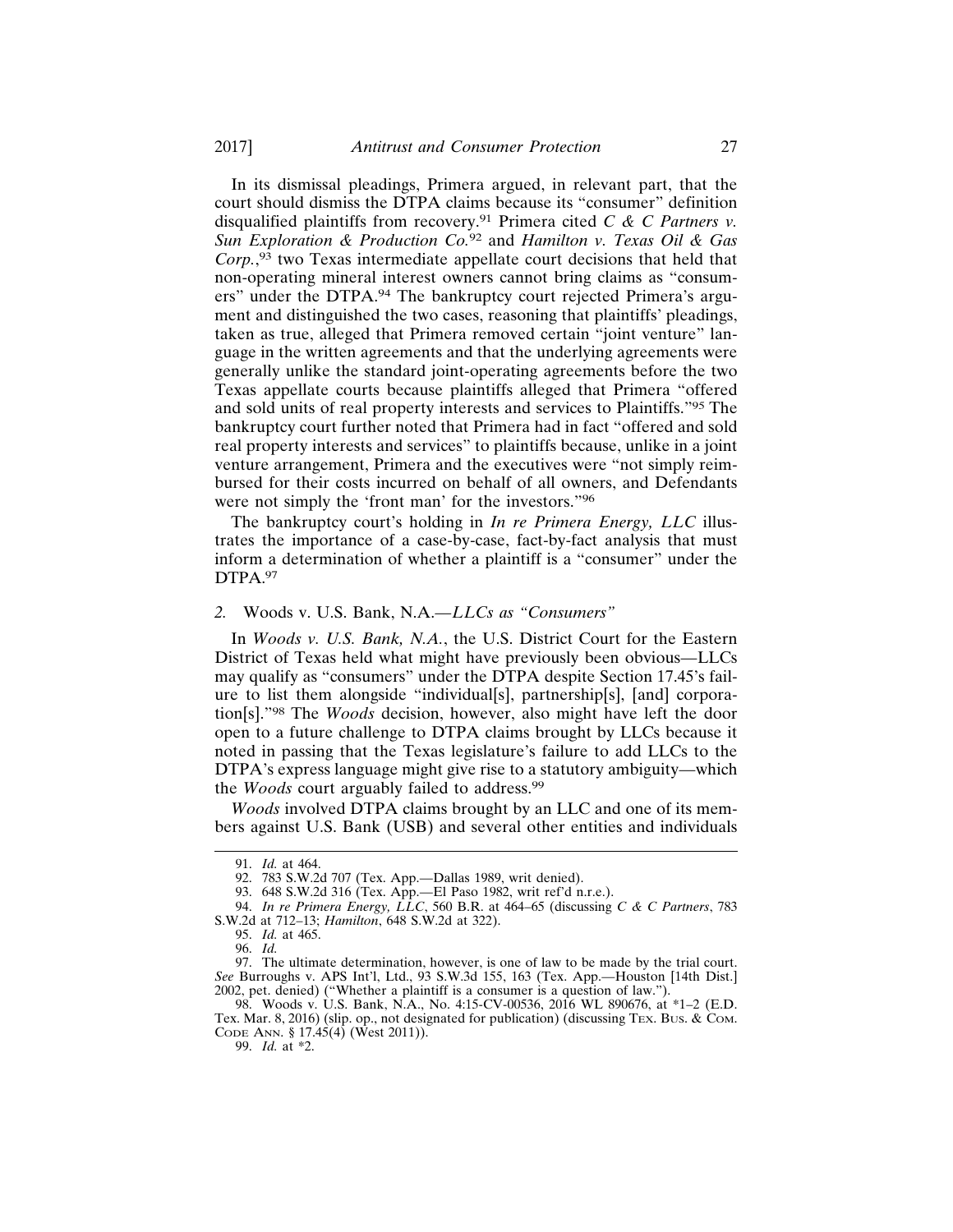in Texas state court, which USB removed to federal court based on diversity jurisdiction.100 USB opposed the plaintiffs' attempts to remand, arguing that, although the LLC shared citizenship with several of the individual defendants, no diversity would exist where the diversity-defeating party was not properly named as a plaintiff or defendant in the lawsuit.<sup>101</sup> USB's theory was that the LLC could not be a proper plaintiff because the DTPA's definition of "consumer" does not state that such an entity may bring a DTPA claim.

The district court rejected USB's reasoning, at least for purposes of determining diversity jurisdiction, and attributed LLCs' absence from the "consumer" definition to the fact that the Legislature enacted the DTPA in 1973, prior to Texas's statutory creation of LLCs in 1991.102 The district court first rejected USB's argument that the legislature, by failing to amend the DTPA to include LLCs in the "consumer" definition after 1991, intended to exclude LLCs from the definition because USB failed to cite to any authority for the proposition.103 Next, the district court rejected USB's argument that likened Section 17.45 to Section 38.001 of the Texas Civil Remedies & Practice Code, which exhaustively lists eight types of claims for which a party may recover attorneys' fees from "an individual or corporation" but that is silent on whether one may recover from an LLC.104 USB relied on the U.S. District Court for the Northern District of Texas's recent holding in *Hoffman v. L & M Arts* that Section 38.001's omission of LLCs precludes recovery of attorneys' fees from those entities,<sup>105</sup> but the district court also rejected that argument as "unconvincing" and *Hoffman*'s guidance as "not on point."<sup>106</sup>

The district court explained that the *Hoffman* decision turned on the Northern District's conclusion, based on a broader reading of various statutes in other codes that define "individual" to mean only humans and "corporations" as only those specific types of entities, that the statute's exclusion of LLCs was intentional, whereas the DTPA contains no comparable "definitional distinctions."107 Considering that the DTPA's definition of "consumer" was inclusive enough for both corporations (entities) and individuals (humans) and that the DTPA predated LLCs in Texas, the district court held that it "cannot agree that the omission of LLC is indicative of any intent by the Texas legislature to purposefully

106. *Woods*, 2016 WL 890676, at \*2.

107. *Id.*

<sup>100.</sup> *Id.* at \*1.

<sup>101.</sup> *Id.* (addressing 28 U.S.C. § 1441(b) (2012)).

<sup>102.</sup> *Id.* at \*2.

<sup>103.</sup> *Id.*

<sup>104.</sup> *Id.* (discussing TEX. CIV. PRAC. & REM. CODE ANN. § 38.001 (West 2014)).

<sup>105.</sup> Hoffman v. L & M Arts, No. 3:10-CV-0953-D, 2015 WL 1000838, at \*7 (N.D. Tex. Mar. 6, 2015) (mem. op.), *aff'd*, 838 F.3d 568 (5th Cir. 2016) (holding, after reviewing legislative history and applying rules of statutory construction, that "the plain meaning of the term 'individual' does not include business entities such as LLCs, and, accordingly . . . the Supreme Court of Texas would not interpret the term 'individual' in [Section] 38.001 to include an LLC.").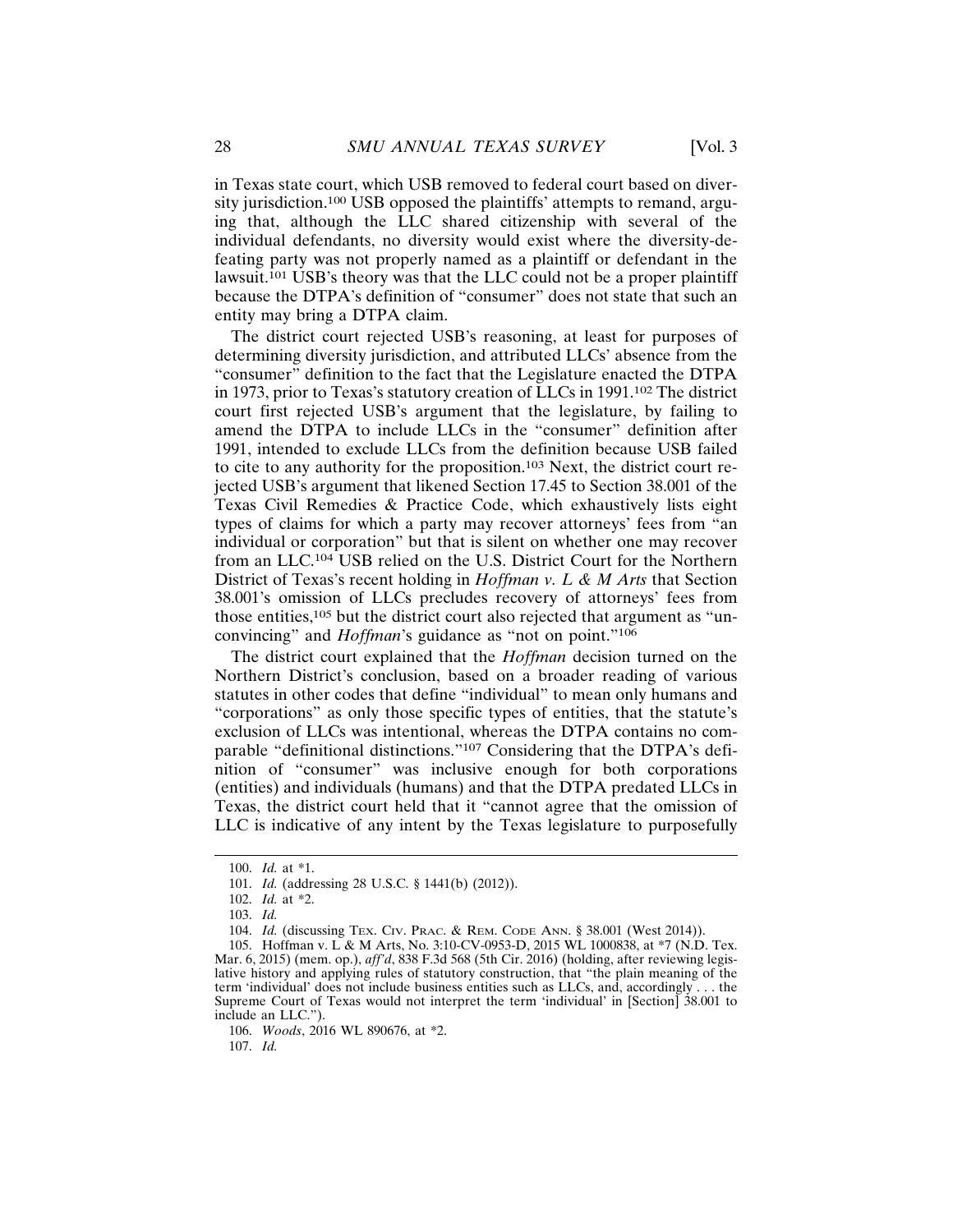exclude an LLC from the definition of consumer."108 The district court also noted that "courts must liberally construe and apply" the DTPA for the policy purpose of protecting consumers, regardless of the plaintiff's corporate or corporeal form.109 But before moving on to the next issue, the district court mused that, at any rate, "to the extent that this issue represents an ambiguity in state law, it further supports the appropriateness of remand."<sup>110</sup>

The district court's casual mention that an ambiguity potentially exists with respect to whether an LLC qualifies as a consumer for DTPA purposes might leave just enough toehold for a subsequent challenge to an LLC's DTPA claims against a defendant. This is especially true in light of arguable flaws in the *Woods* court's reasoning. First, regarding the legislature's intent, it might be more persuasive that it has declined to update the "consumer" definition for more than twenty-five years since LLCs entered the Texas business market. After all, perhaps it is probative that the legislature intentionally declined to employ in the consumer definition the term "person," which the DTPA defines in the immediately preceding subsection as "an individual, partnership, corporation, association, or other group, *however organized*."111 Second, the DTPA arguably *does* contain the same "definitional distinctions" as Section 38.001 because the grounds that the *Hoffman* court used to conclude that "individual" must mean only human beings is similarly available to a court parsing the meaning of "consumer."112 Thus, just as Section 38.001 permits recovery from individuals and corporations only, Section 17.45 permits DTPA claims brought by "individual[s], partnership[s], or corporation[s]" only terms that, by both the *Woods* and *Hoffman* courts' reasoning, would all exclude LLCs.113 Third, the Legislature directed Texas courts to "liberally construe[ ]" Section 38.001, just as it did with the DTPA.<sup>114</sup>

These potential flaws in the *Woods* court's reasoning, combined with its own suggestion that its reasoning might not have settled the question, might leave room in later cases for the argument that Texas does not, in fact, yet permit LLCs to qualify as "consumers" under the DTPA—particularly so if the presiding court does not have available to it the remandrelated pleading deference that at least partially swayed the *Woods*

<sup>108.</sup> *Id.*

<sup>109.</sup> *Id.*

<sup>110.</sup> *Id.* (citing Rico v. Flores, 481 F.3d 234, 244 (5th Cir. 2007)).

<sup>111.</sup> TEX. BUS. & СОМ. СОDE ANN. § 17.45(3) (West 2011) (emphasis added).

<sup>112.</sup> *See Woods*, 2016 WL 890676, at \*2; Hoffman v. L & M Arts, No. 3:10-CV-0953-D, 2015 WL 1000838, at \*6 (N.D. Tex. Mar. 6, 2015) (mem. op.), *aff'd*, 838 F.3d 568 (5th Cir. 2016) (analyzing the Texas Business Organizations Code to interpret a word contained in the Texas Civil Practice & Remedies Code); *see also* TEX. BUS. ORGS. CODE ANN. § 1.002 (38) (West 2012) ("'Individual' means a natural person."). Presumably, nothing would prevent a court from doing the same to inform its interpretation of the Texas Business & Commerce Code.

<sup>113.</sup> BUS. & COM. § 17.45(4).

<sup>114.</sup> TEX. CIV. PRAC. & REM. CODE ANN. § 38.005 (West 2015) ("This chapter shall be liberally construed to promote its underlying purposes.").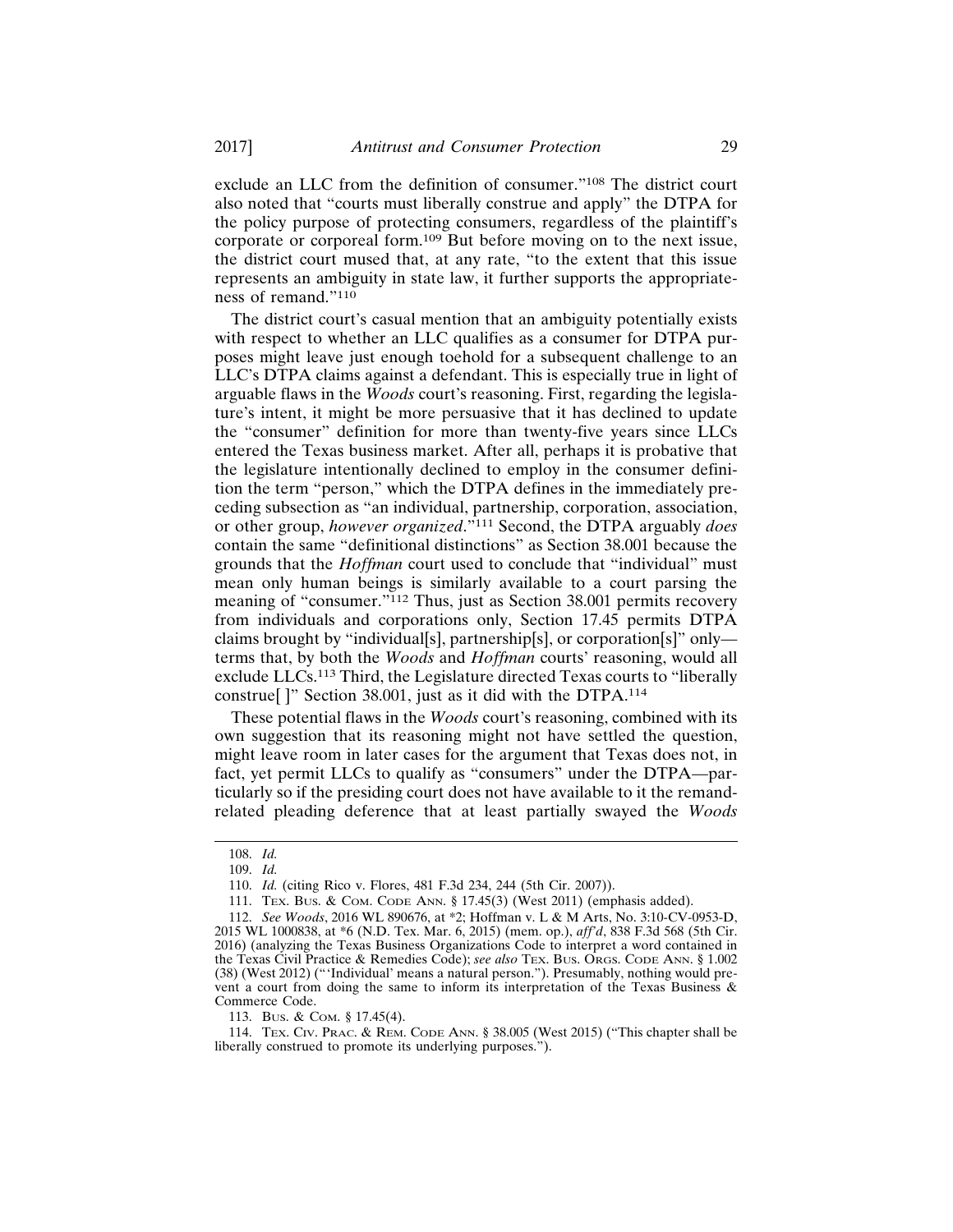court.<sup>115</sup>

# D. FEDERAL REGULATIONS AS DTPA TIE-INS

The U.S. Court of Appeals for the Fifth Circuit reviewed the issue of whether a violation of Federal Trade Commission (FTC) franchise regulations constitutes a violation of the DTPA in *Yumilicious Franchise, L.L.C. v. BarrieEyeglasses*, a case that explores the bounds of the DTPA's ambit through tie-in statutes.<sup>116</sup>

When a Texas franchisor, Yumilicious Franchise, L.L.C. (Yumi), sued a South Carolina franchisee, Why Not, L.L.C. (WN), WN counterclaimed for a litany of alleged violations of the DTPA, including a claim that Yumi's failure to comply with FTC disclosure requirements constitutes a violation of the Texas Business Opportunities Act (TBOA),117 which in turn is a tie-in statute to the DTPA.118 The trial court dismissed WN's TBOA/DTPA claims for failure to state a claim.119 On appeal to the Fifth Circuit, WN asserted that noncompliance with the FTC rules are "a *per se* violation of the [TBOA]" and, consequently, the DTPA.120 The Fifth Circuit affirmed the trial court's dismissal.<sup>121</sup>

The Fifth Circuit noted at the outset that FTC disclosure law "does not provide for private causes of action."122 The Fifth Circuit then explained that, although the TBOA does provide that violations of its provisions constitute a DTPA tie-in claim, neither federal laws nor the TBOA go so far as to incorporate FTC rule violations as a Texas state law violation.<sup>123</sup> WN argued that such an incorporation does exist through a provision within the TBOA providing that courts, to the extent possible, shall "follow the interpretations given by the Federal Trade Commission" regarding federal trade laws.124 However, the Fifth Circuit rejected WN's bootstrap argument and held that such language does not itself provide a private cause of action and "merely instruct[s] Texas courts to conform their interpretation of Texas law to the existing federal precedent to the extent that the two bodies of law overlap."<sup>125</sup>

*Yumilicious* demonstrates that, despite the DTPA's sprawling reach through approximately forty tie-in statutes,<sup>126</sup> courts may not infer that a

<sup>115.</sup> *See Woods*, 2016 WL 890676, at \*2 ("[T]o the extent that this issue represents an ambiguity in state law, it further supports the appropriateness of remand.")

<sup>116.</sup> Yumilicious Franchise, L.L.C. v. BarrieEyeglasses, 819 F.3d 170 (5th Cir. 2016). 117. *See generally* Bus. & COM. § 51.302 (West 2015).

<sup>118.</sup> *Id.*

<sup>119.</sup> *Yumilicious Franchise, L.L.C.*, 819 F.3d at 173, 176.

<sup>120.</sup> *Id.* at 176.

<sup>121.</sup> *Id.*

<sup>122.</sup> *Id.*

<sup>123.</sup> *Id.*

<sup>124.</sup> *Id.*

<sup>125.</sup> *Id.*

<sup>126.</sup> RICHARD M. ALDERMAN, CTR. FOR CONSUMER LAW, *The Texas Deceptive Trade Practices Act in Context: Not All That Bad* 32–33 (2009), www.law.uh.edu/peopleslawyer/ 2009consumer-law-basics/presentations/RichardAlderman-paper.pdf [https://perma.cc/ FH9M-7DEF].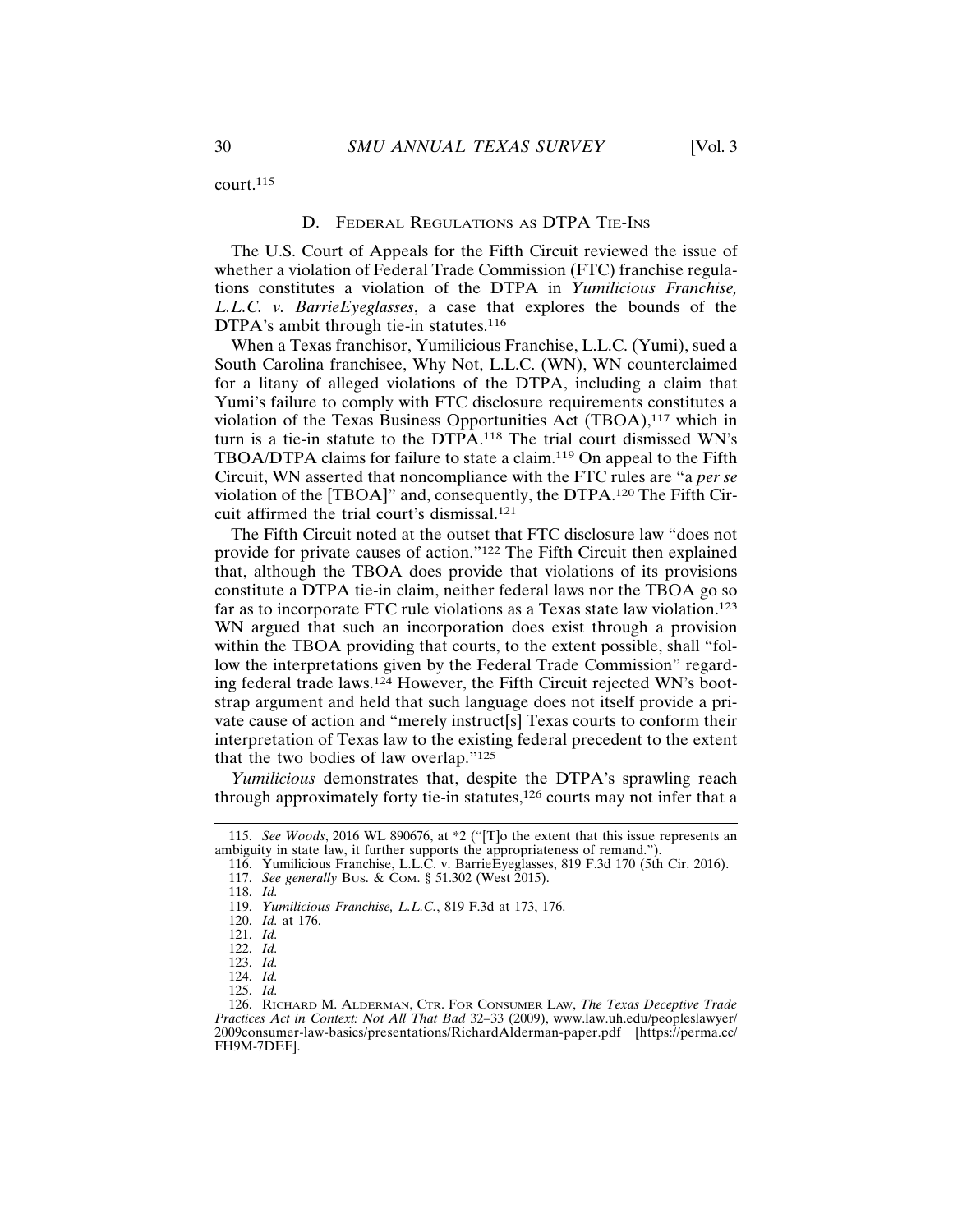statute ties in to the DTPA absent explicit language providing as much. Standards set forth in the DTPA and in tie-in statutes for purposes of interpretation and guidance as to what constitutes a deceptive act is not to be confused with express provisions on what is actionable in and of itself.

# E. CONSTRUCTIVE NOTICE & DISCOVERY RULE

In *Scott v. Furrow*, the San Antonio Court of Appeals held that real property records, which do not impute notice on DTPA claimants as a defense to the merits of a claim, will serve to preclude tolling the DTPA's four-year statute of limitations<sup>127</sup> pursuant to the discovery rule.<sup>128</sup> The *Scott* case arose out of the 2006 and 2007 purchase of certain residential lots in Sequin, Texas, which the plaintiff (Scott) claimed were misrepresented to her as exclusive waterfront-access properties.<sup>129</sup> When Scott sued her real estate broker and his agency (defendants) in 2013, the defendants sought and won summary judgment in the trial court based, in part, on the grounds that Scott brought her claims after the statute of limitations had run.130 Scott argued on appeal that the discovery rule tolled the limitations window, citing *Ojeda de Toca v. Wise*, where the Texas Supreme Court "ascertain[ed] no intent on the part of the legislature to bar DTPA or fraud actions because an examination of county records would have disclosed the seller's deception."131 The court of appeals, however, rejected Scott's contention and held that "we conclude the holding in *Wise* prevents a defendant from using imputed notice from the deed records as a direct defense against a DTPA claim but not from relying on the deed records to establish when a plaintiff should have discovered a claim for limitations purposes."<sup>132</sup>

# F. BANKRUPTCY DISCHARGEABILITY

In *In re Dang*, the U.S. District Court for the Southern District of Texas held that DTPA liability is potentially dischargeable in bankruptcy absent explicit findings that the debtor's DTPA liability was the result of intentional conduct.133 There, the plaintiffs (the Gilberts) sued Anh Van Dang and Hong Bich Chau (collectively, Dang) in Texas state court for allegedly failing to disclose mold and water damage issues in a Houston residence before selling it to them.134 A jury awarded the Gilberts more than \$1.5 million in DTPA damages, including exemplary damages, for their fraud and unconscionable conduct, though the jury did not find spe-

<sup>127.</sup> TEX. CIV. PRAC. & REM. CODE ANN. § 16.004 (West 2002).

<sup>128.</sup> Scott v. Furrow, No. 04-15-00074-CV, 2016 WL 889473, at \*5 (Tex. App.—San Antonio Mar. 9, 2016, pet. denied) (mem. op.).

<sup>129.</sup> *Id.* at \*1.

<sup>130.</sup> *Id.*

<sup>131.</sup> Ojeda de Toca v. Wise, 748 S.W.2d 449, 450 (Tex. 1988).

<sup>132.</sup> *Scott*, 2016 WL 889473, at \*3.

<sup>133.</sup> *In re* Dang, 560 B.R. 287, 292 (S.D. Tex. 2016).

<sup>134.</sup> *Id.* at 289.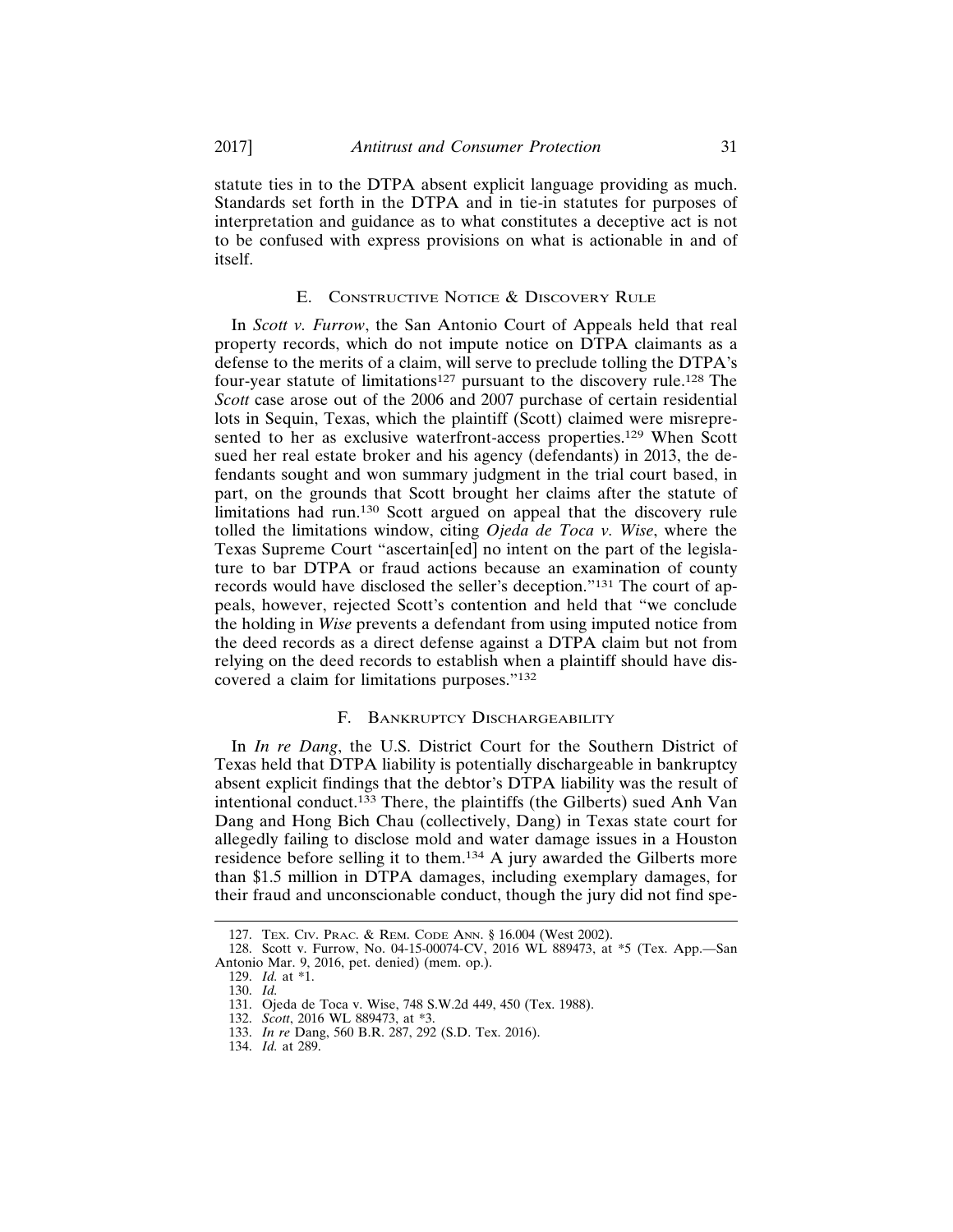cifically on Dang's intent in committing its unlawful acts.<sup>135</sup>

Dang and Chau both filed for Chapter 7 bankruptcy relief in proceedings that were consolidated.136 The Gilberts filed an adversary action in the bankruptcy court for a declaration that the jury verdict was nondischargeable pursuant to federal bankruptcy law, which provides that a debtor may not discharge a debt incurred as a result of actual fraud.<sup>137</sup> The bankruptcy court granted the Gilberts' summary judgment motion and found that the entire jury verdict, based on unintentional acts and implicitly intentional ones, was nondischargeable.138 The district court reversed the bankruptcy court's finding and remanded for a more detailed determination on which damages flowed from which DTPA claims, reasoning that the jury's award of exemplary damages implies at least *some* finding of intentional conduct.<sup>139</sup>

*Dang* should sound a note of caution to prevailing DTPA claimants regarding the importance of explicit jury findings regarding defendants' intent, especially considering the always-lurking specter of bankruptcy following large verdicts. Although the district court ultimately corrected the trial court's error in failing to apportion damages between intentional and unintentional acts, much time and expense would no doubt have been saved had the trial court made explicit findings made the bankruptcy court's task that much easier at the outset.<sup>140</sup>

#### IV. CONCLUSION

The antitrust and DTPA opinions issued during the Survey period demonstrate that courts continue to hold plaintiffs in such actions to a high standard of pleadings and proof. Before bringing such a claim, a party must carefully evaluate whether the plaintiff has the special standing required by the statutory schemes and how the alleged wrongdoing does or does not meet the elements of the causes of action. Identifying and addressing such issues ahead of time, particularly in federal court, will help the practitioner avoid expending unnecessary resources on claims that might be better brought under different theories of recovery. The DTPA cases adjudicated during 2016 generally indicate that both state and federal courts are keen to enforce inferred limits on the scope

<sup>135.</sup> *Id.* at 289–90, 292 ("Question 10 asked if Dang and Chau were actually aware of the falsity of their representations at issue in Question 5 on statutory fraud. The jury did not answer the question.").

<sup>136.</sup> *Id.* at 289–90.

<sup>137.</sup> *Id.* (discussing 11 U.S.C. §§ 523(a)(2)(A), (a)(6) (2012)).

<sup>138.</sup> *Id.* at 289.

<sup>139.</sup> *Id.* at 295 ((quoting *In re* Schwager, 121 F.3d 177, 184 (5th Cir. 1997) ("Here, as in *Schwager*, the bankruptcy court must redetermine 'the dischargeability issues, with specific, independent factual findings.'")).

<sup>140.</sup> *Id.* at 293 ("[T]he bankruptcy court should not have relied on the conclusory statement in the state court's final judgment that Dang and Chau committed 'knowing and intentional violations of the Texas Deceptive Trade Practices Act' to determine that the entire judgment debt was nondischargeable. . . . The final judgment included no specific findings of knowledge or intent and did not cite the DTPA provisions the defendants violated.").